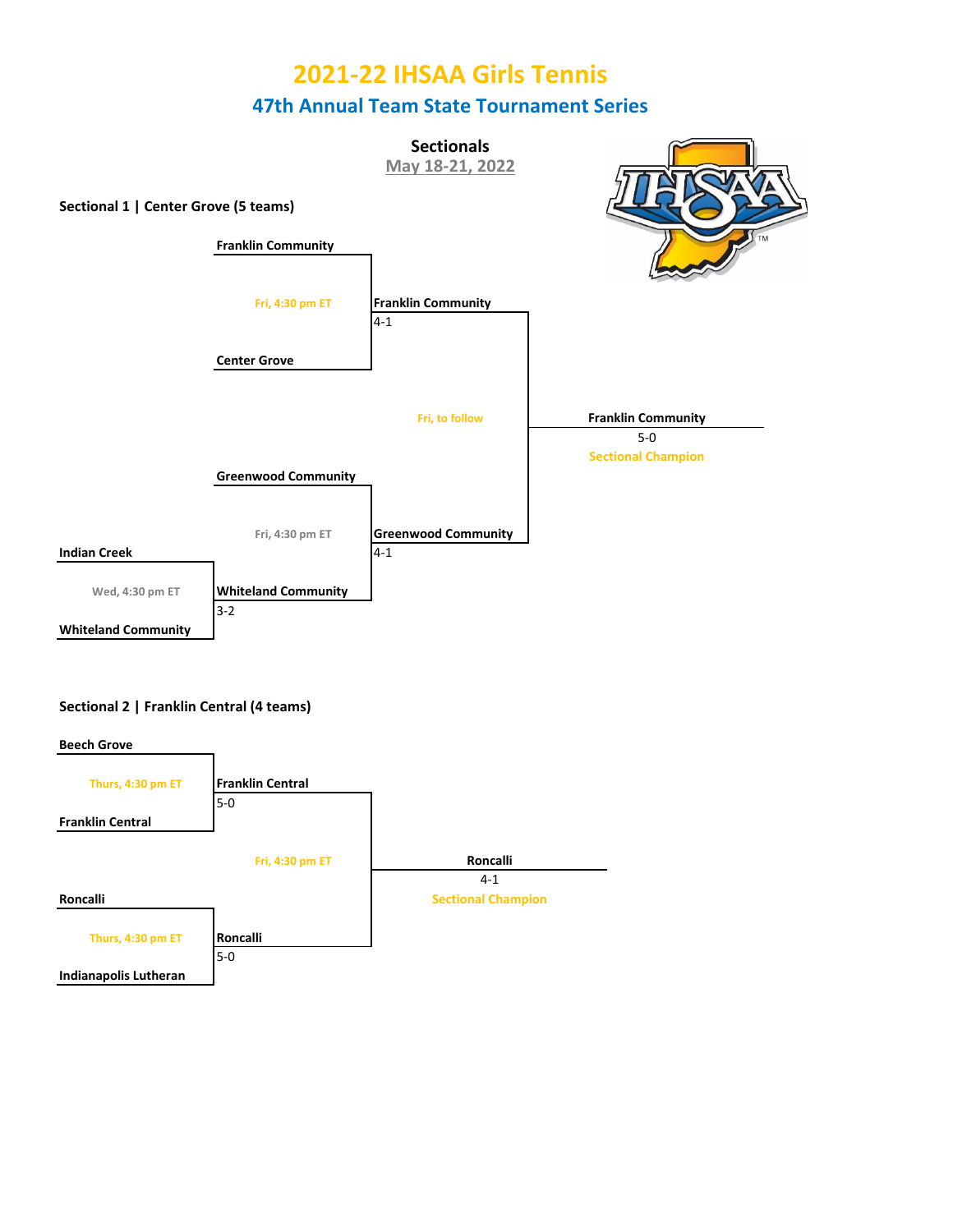

#### **Sectional 4 | Southport (5 teams)**

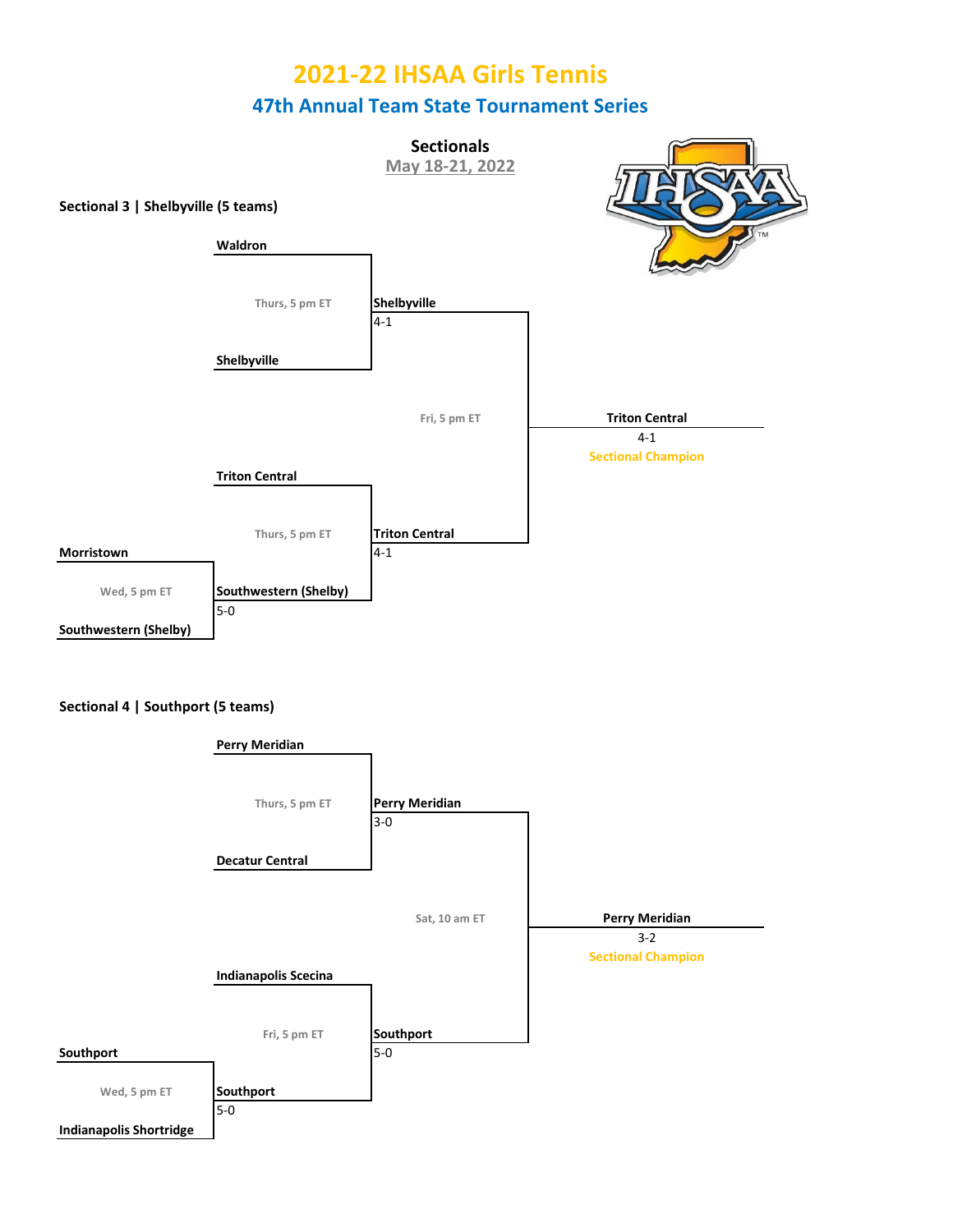**Sectionals May 18-21, 2022**

#### **Sectional 5 | Crawfordsville (4 teams) Southmont** 5-0 **North Montgomery Fri, 5 pm ET Crawfordsville Wed, 5 pm ET Crawfordsville Parke Heritage Thurs, 5 pm ET** 3-2 **Crawfordsville** 5-0 **Sectional Champion Parke Heritage**

**Sectional 6 | Fountain Central (5 teams)**

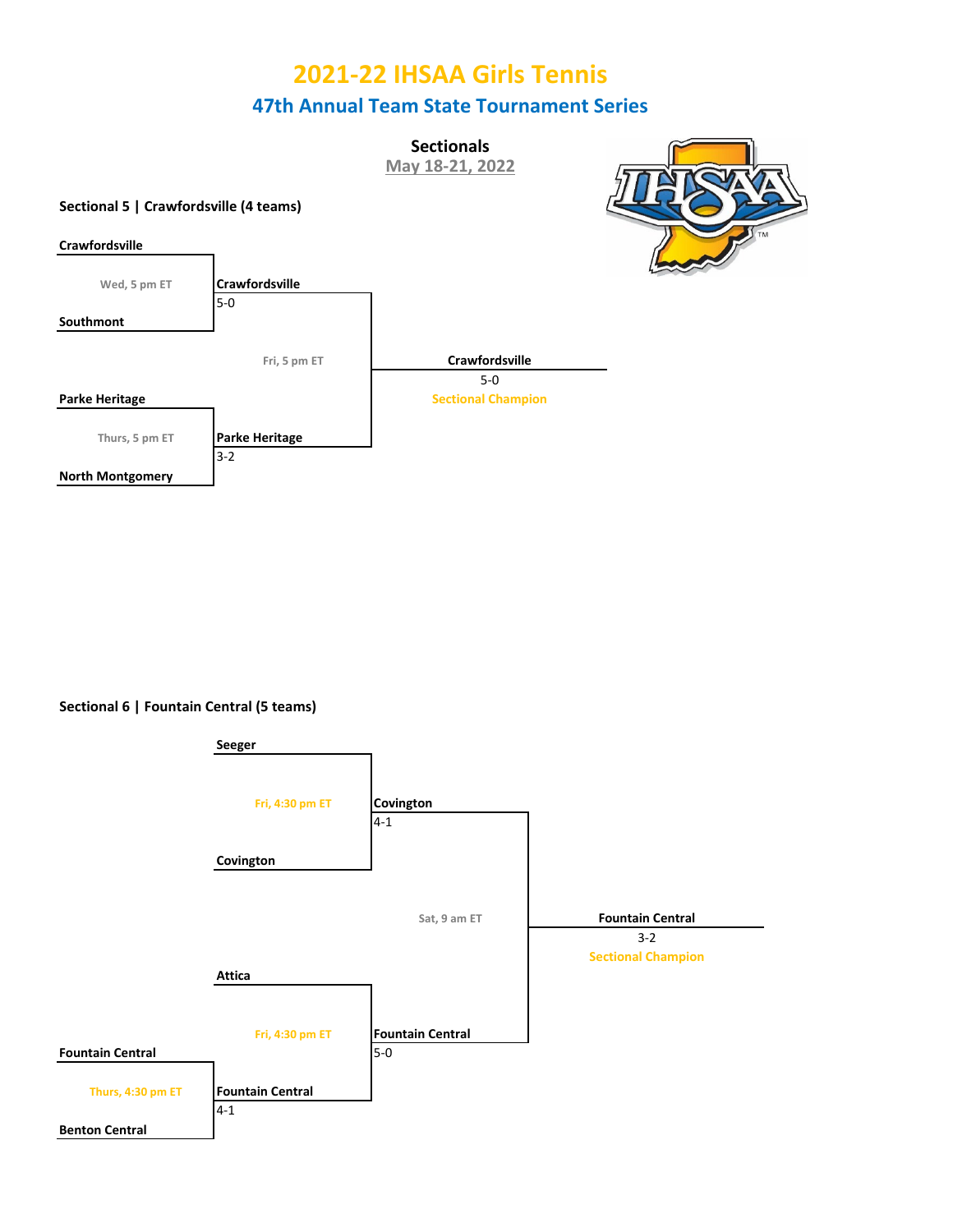

#### **Sectional 8 | Terre Haute South Vigo (4 teams)**

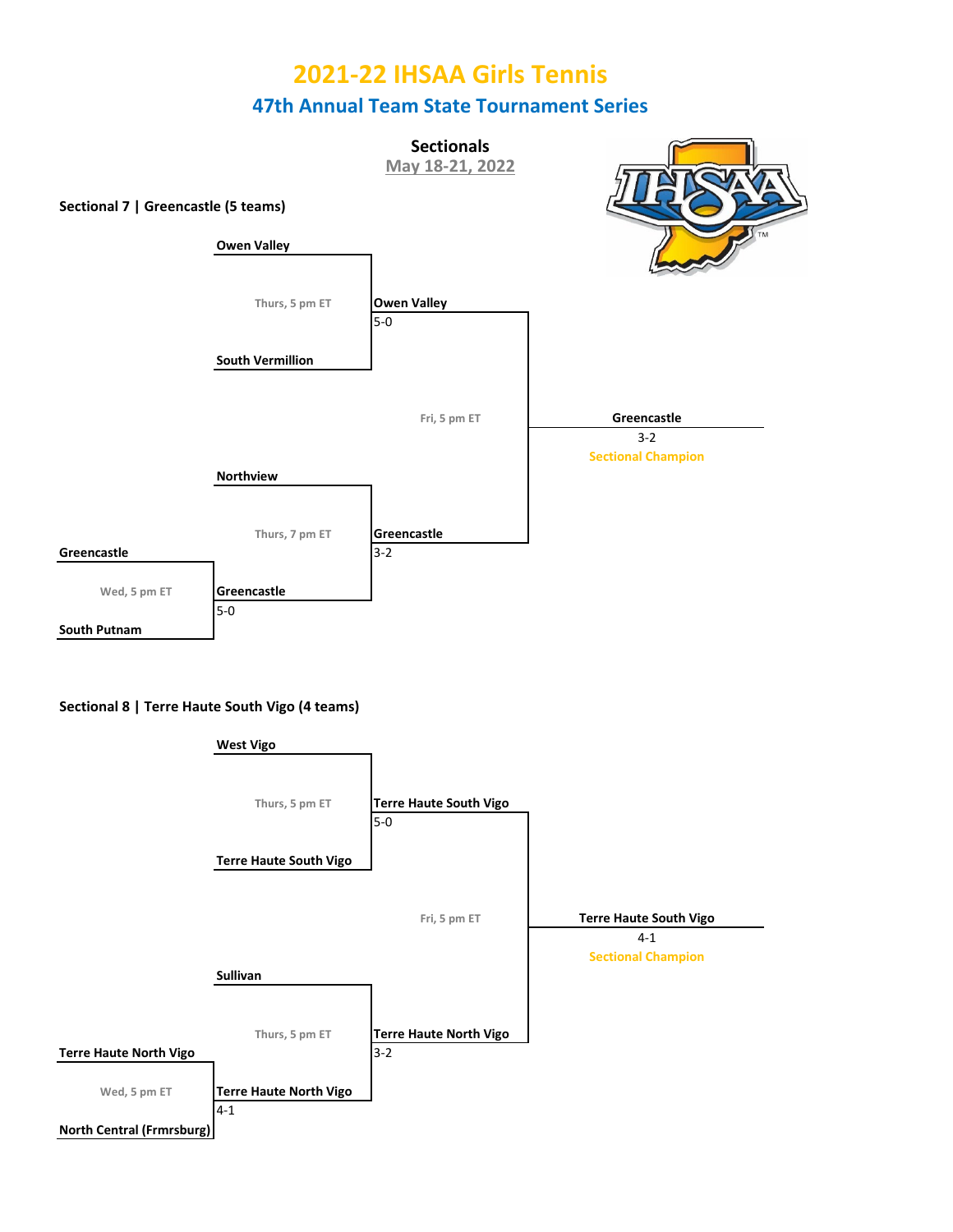

#### **Sectional 10 | Lebanon (5 teams)**

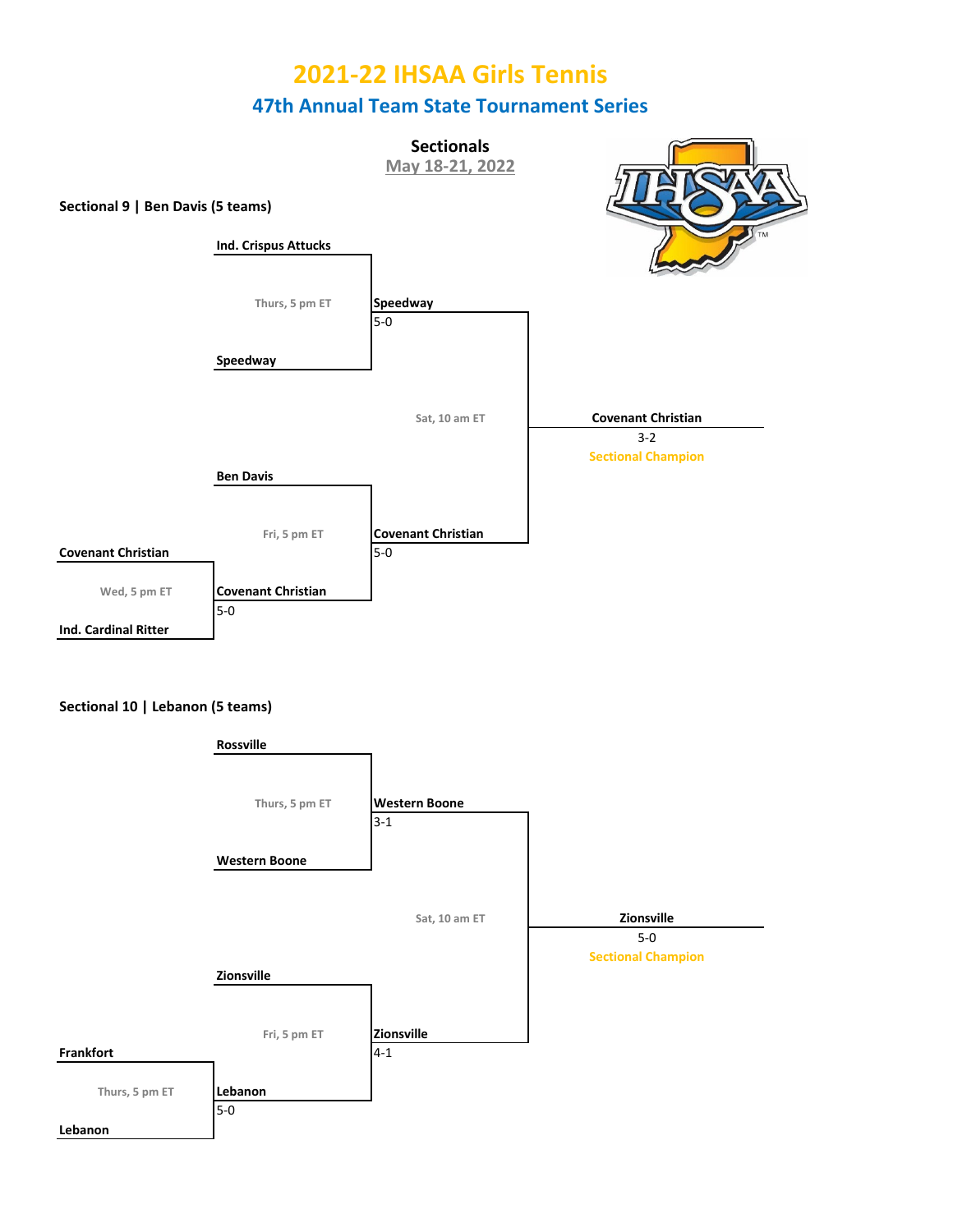**Sectionals May 18-21, 2022**





**Sectional 12 | Avon (5 teams)**

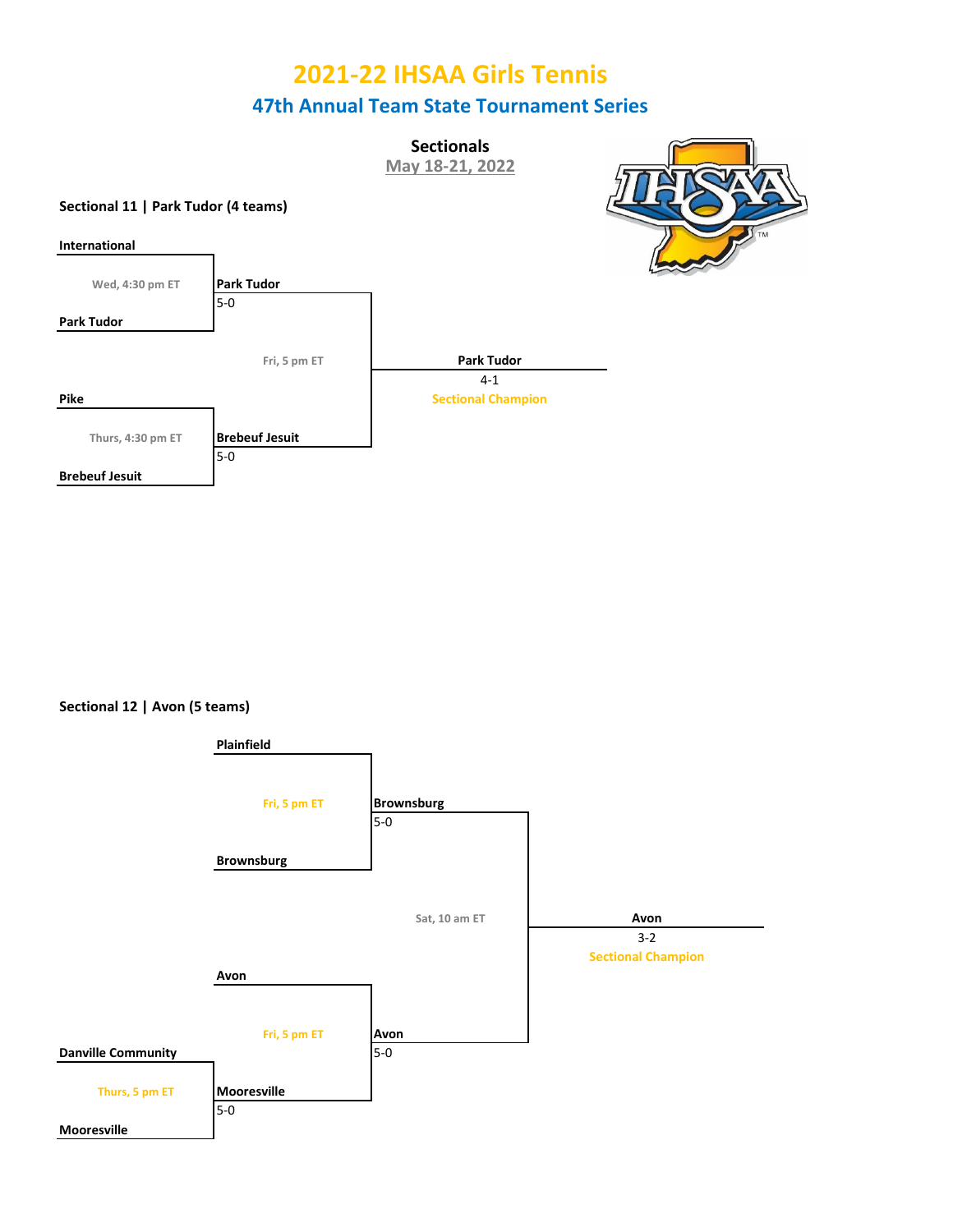**Sectionals May 18-21, 2022**



**Sectional 14 | New Castle (5 teams)**

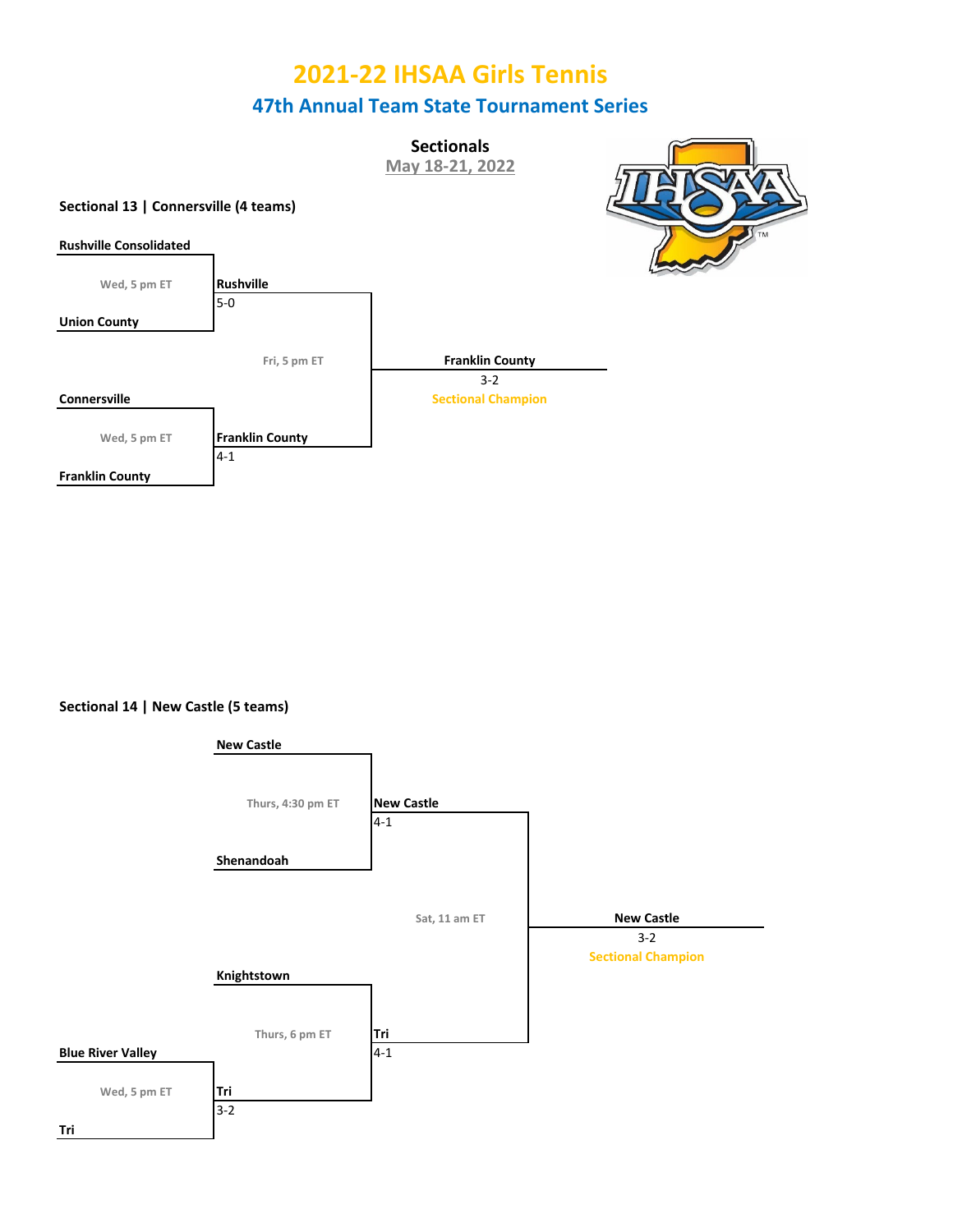

#### **Sectional 16 | East Central (6 teams)**

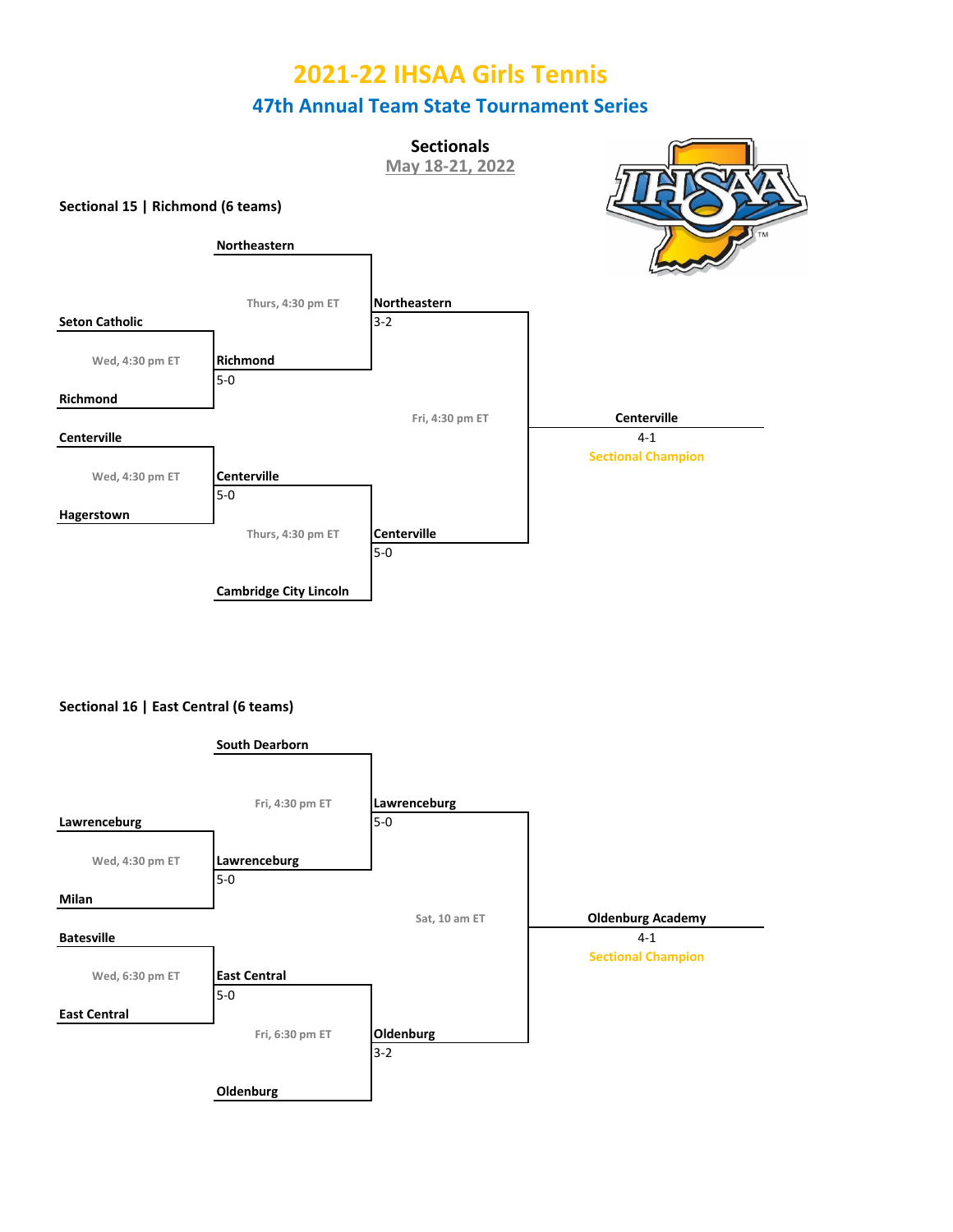

#### **Sectional 18 | Columbus North (5 teams)**

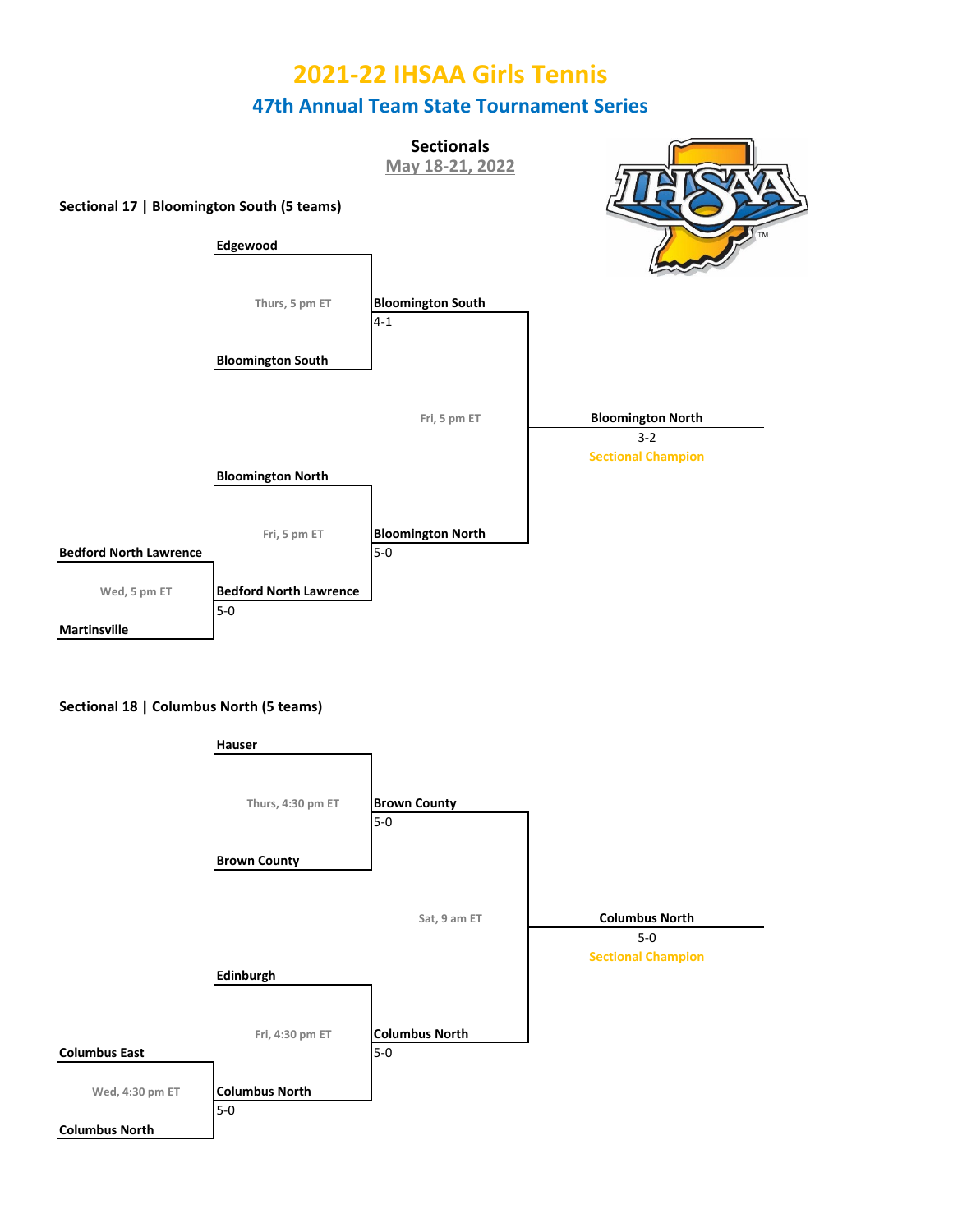

#### **Sectional 20 | Seymour (5 teams)**

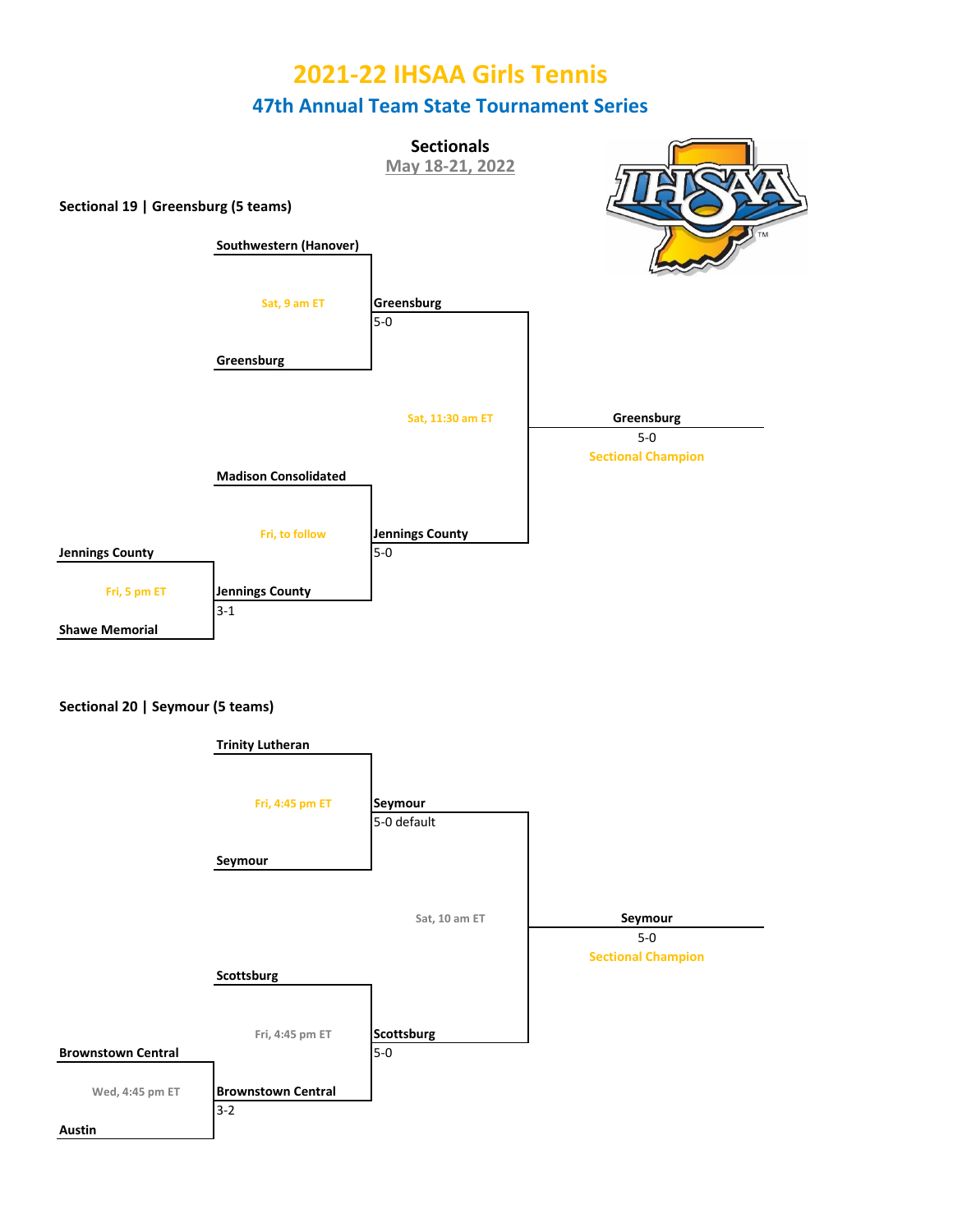

#### **Sectional 22 | Evansville Bosse (5 teams)**

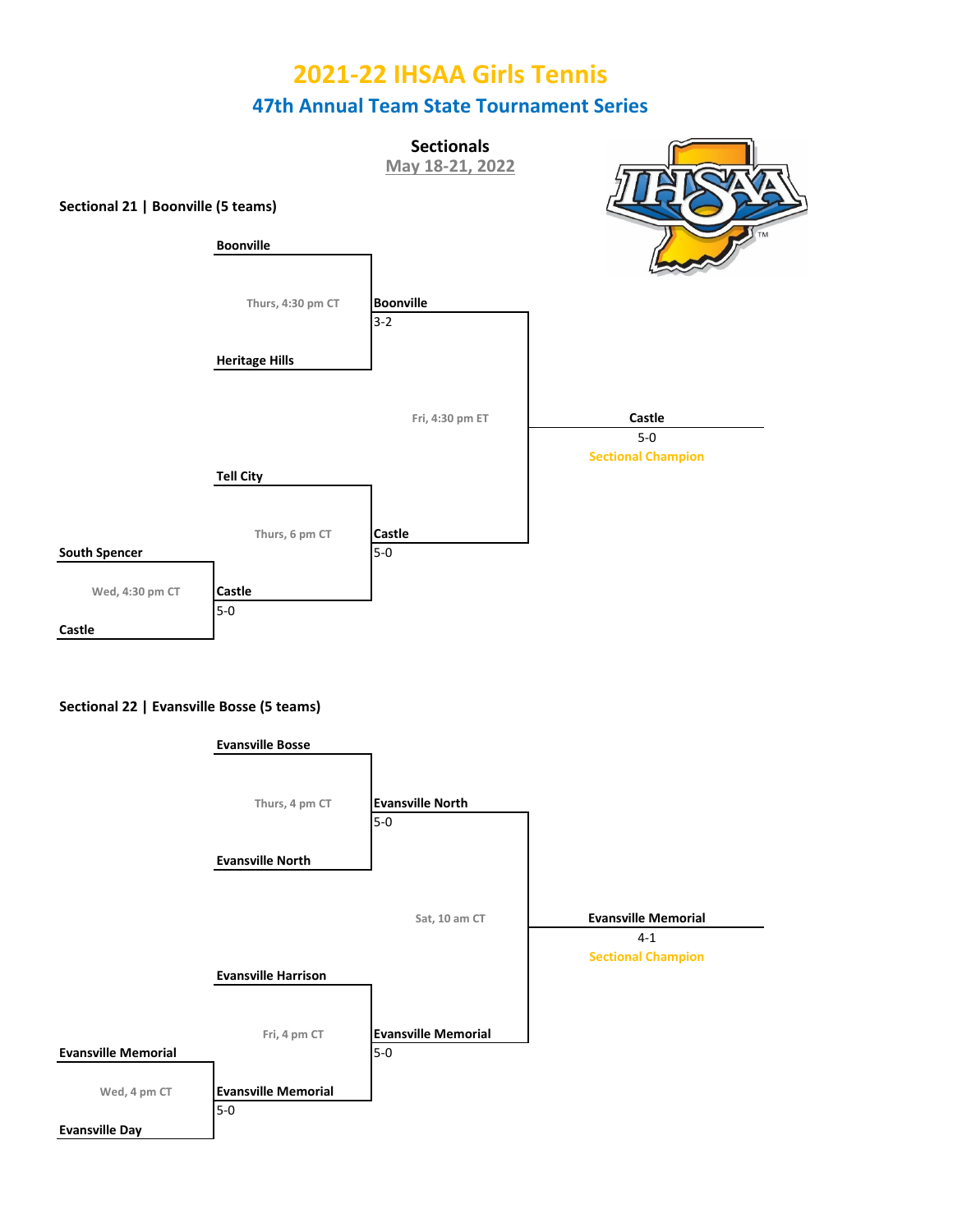

#### **Sectional 24 | Princeton Community (4 teams)**

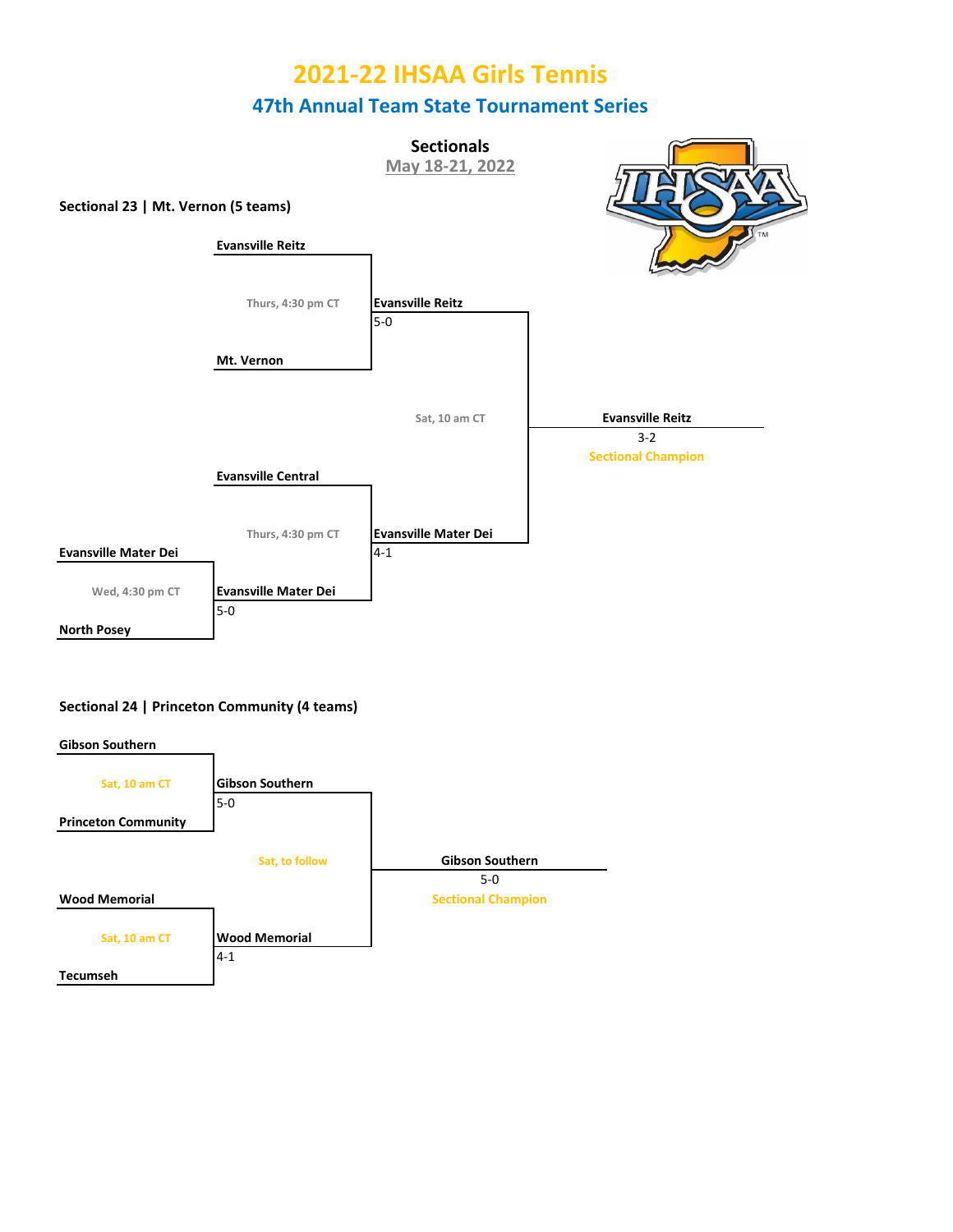**Sectionals May 18-21, 2022**

#### **Sectional 25 | Jasper (4 teams)**



**Sectional 26 | Loogootee (4 teams)**

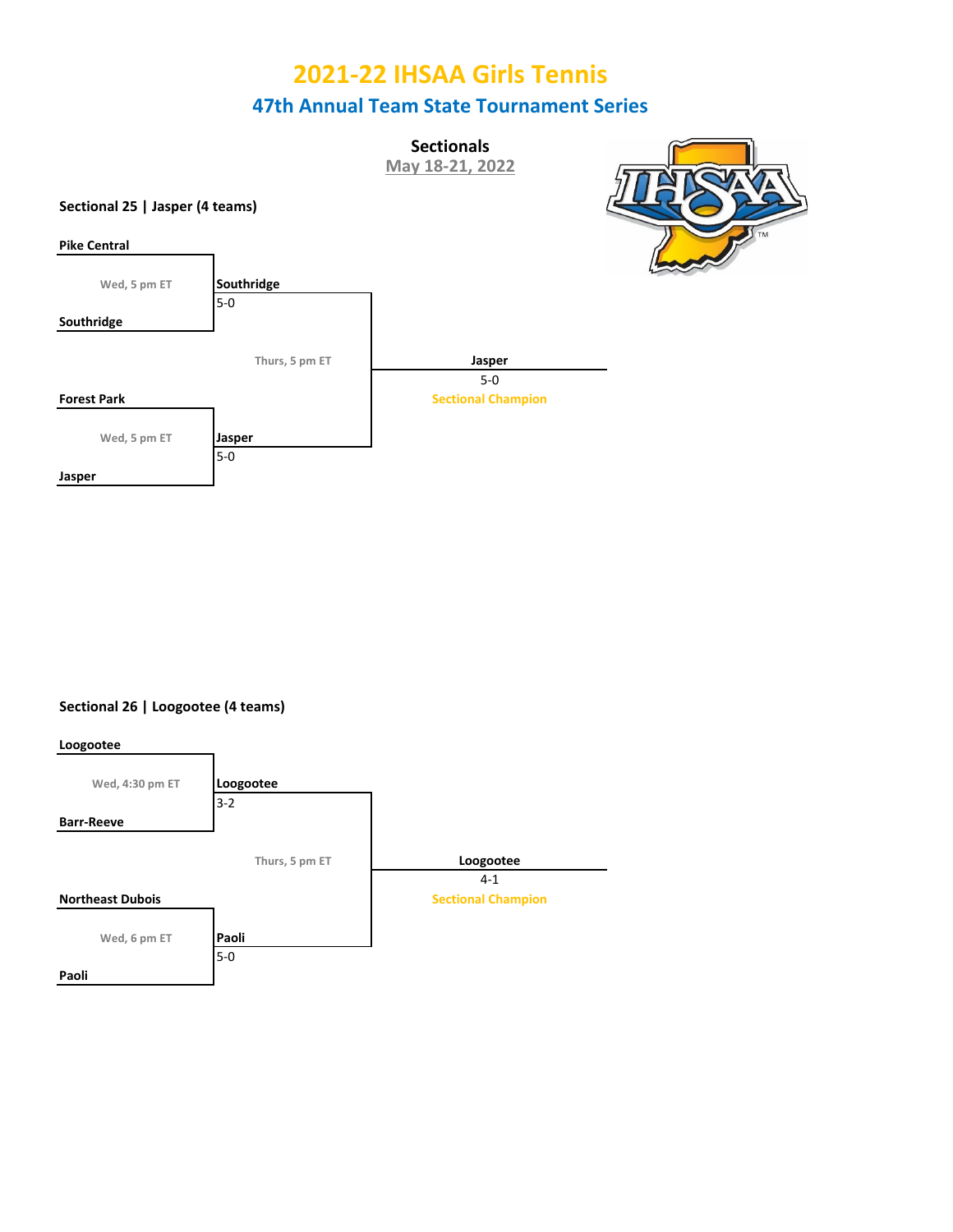**Sectionals May 18-21, 2022**



**Sectional 28 | Vincennes Lincoln (5 teams)**

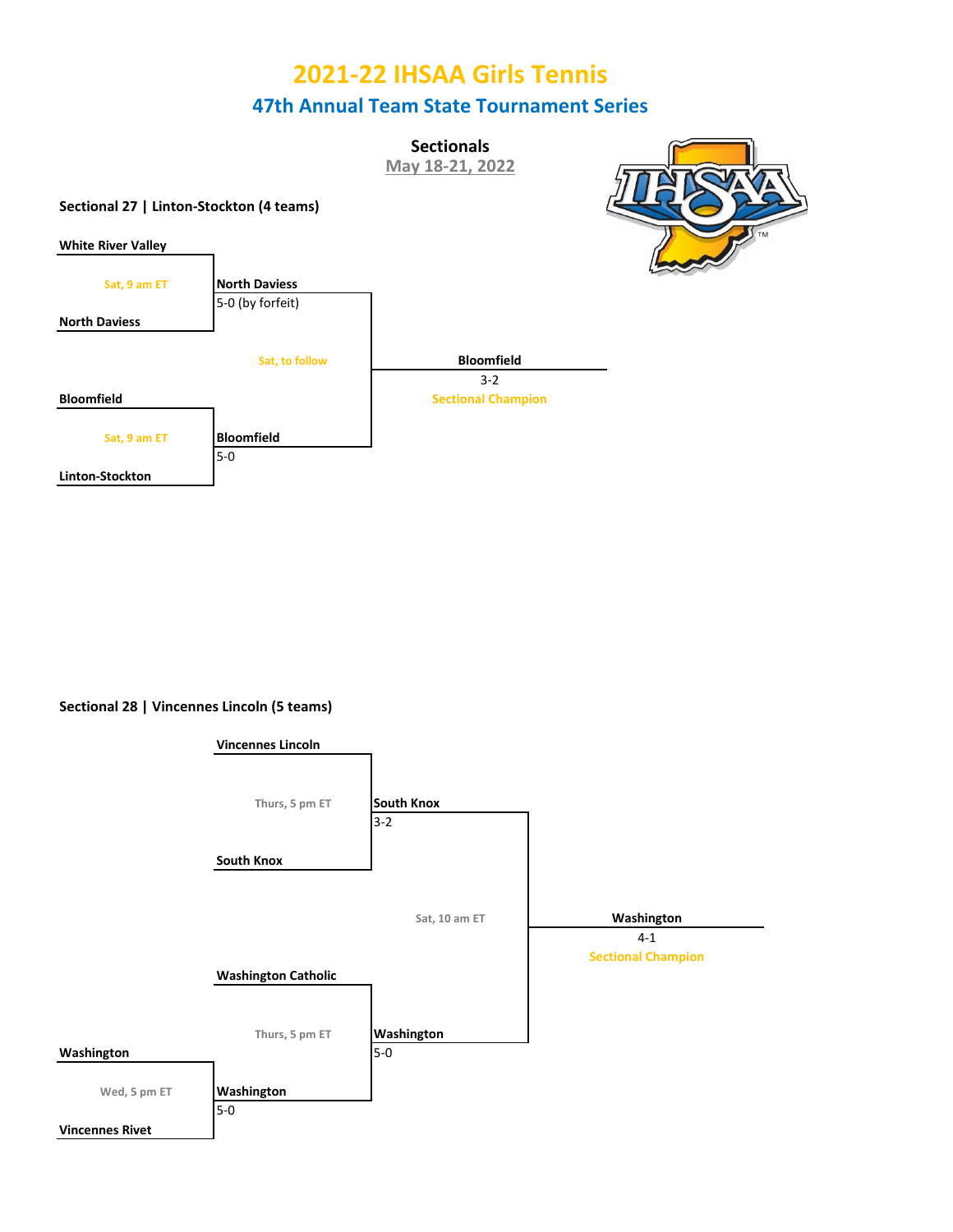

#### **Sectional 30 | Providence (4 teams)**

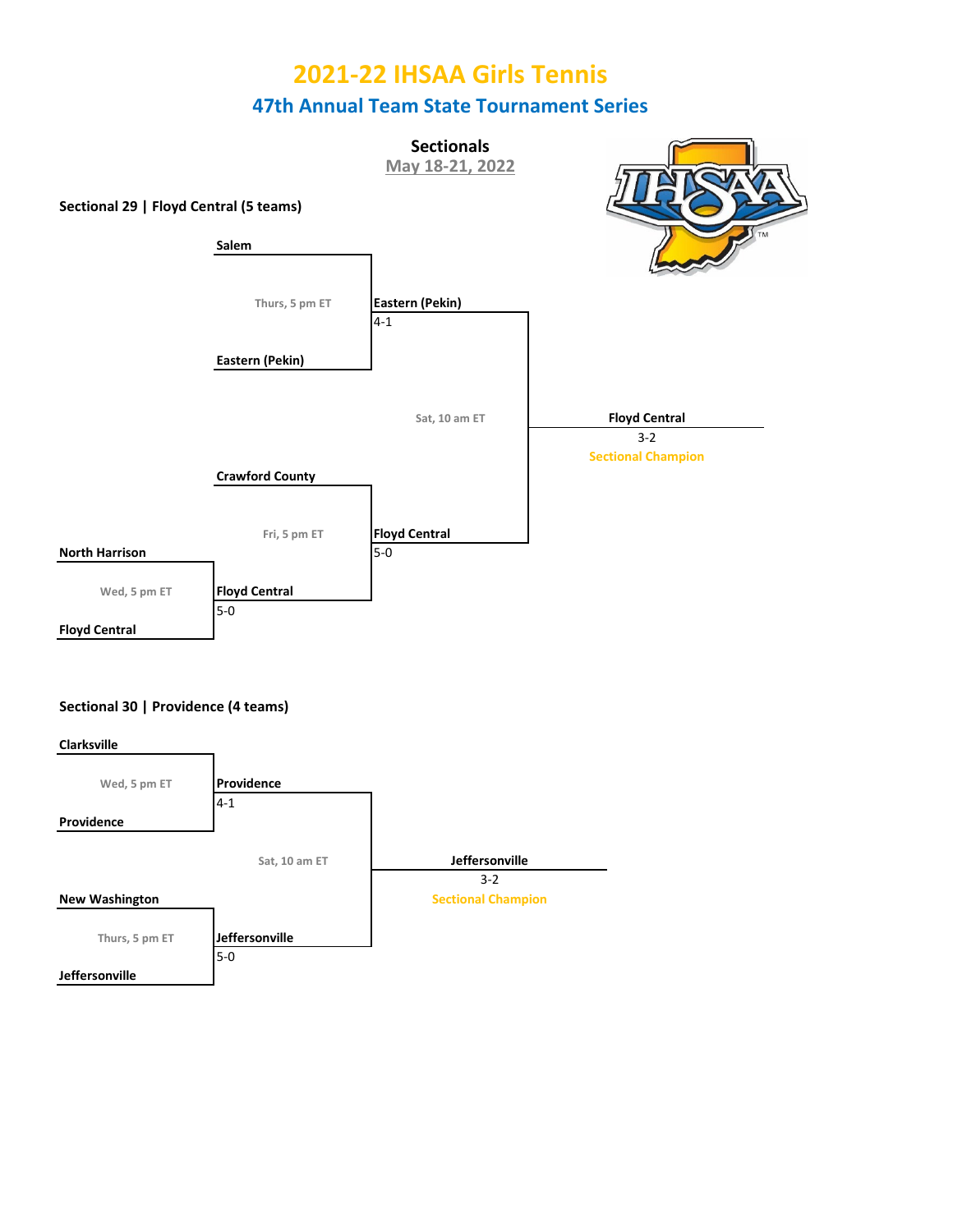



**Sectional 32 | Silver Creek (5 teams)**

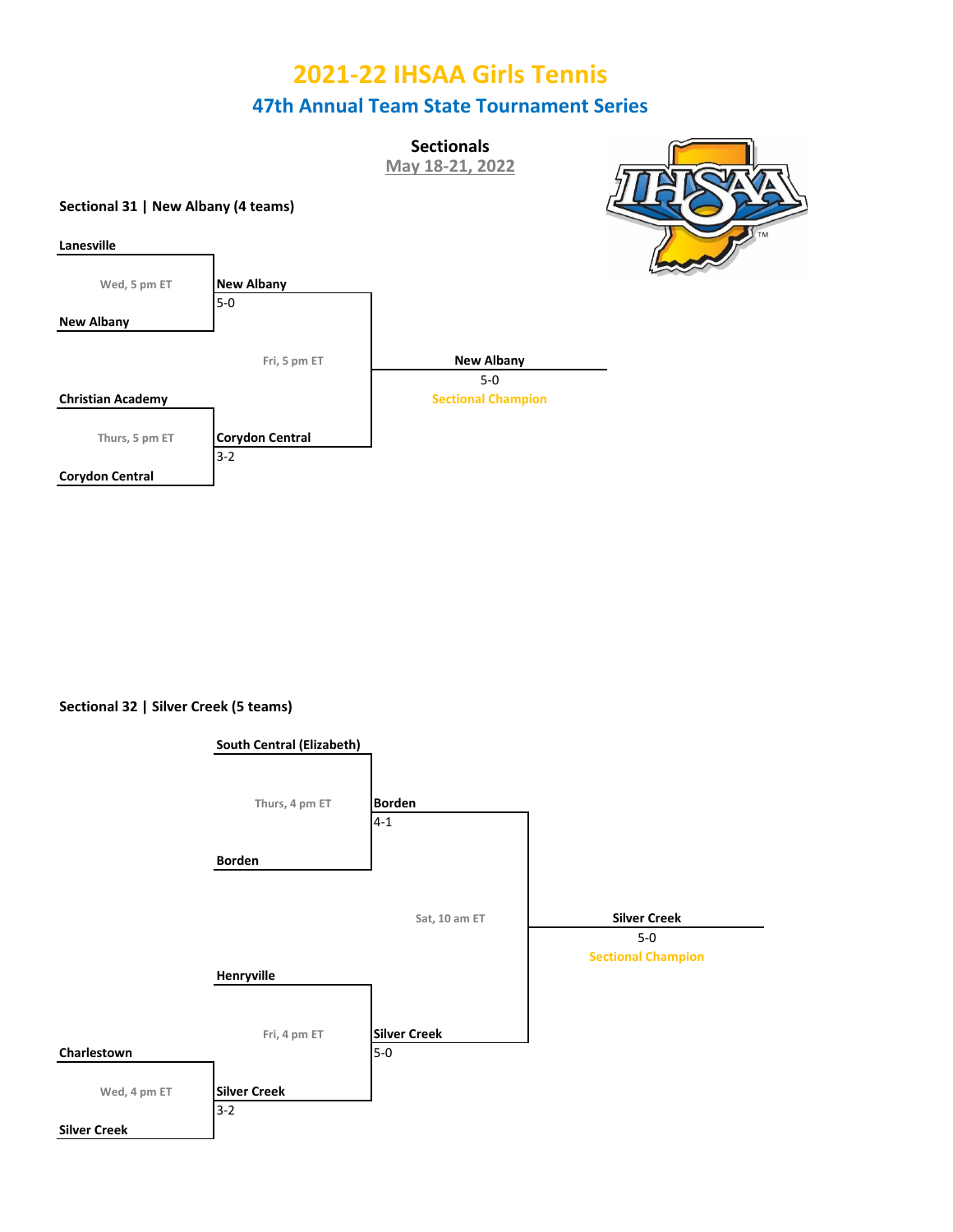

#### **Sectional 34 | Fort Wayne Concordia Lutheran (5 teams)**

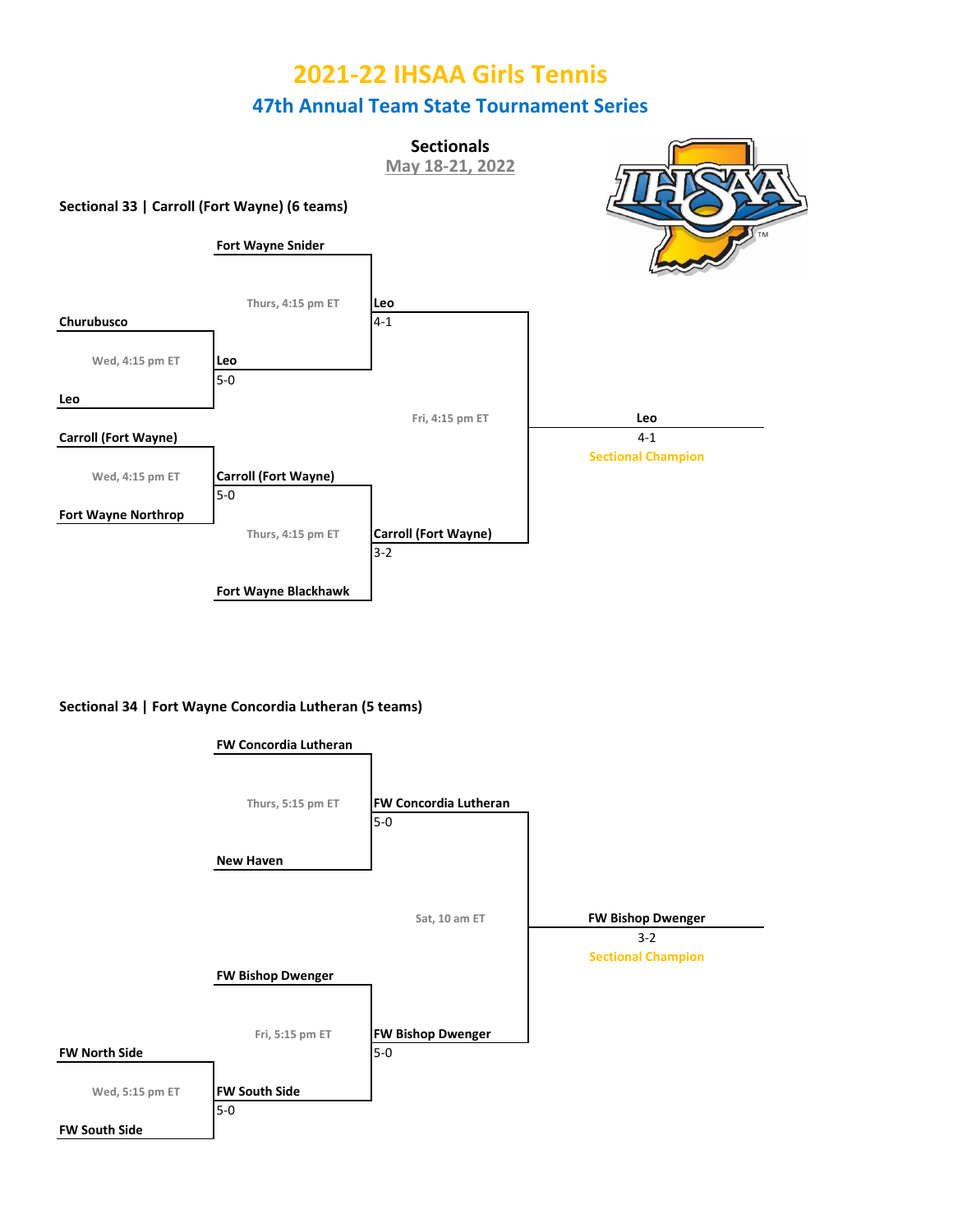**Sectionals May 18-21, 2022**

#### **Sectional 35 | Homestead (4 teams) Homestead Wed, 5 pm ET Homestead** 5-0 **FW Bishop Luers FW Wayne Wed, 5 pm ET Sectional Champion FW Canterbury Homestead** 5-0 **Thurs, 5 pm ET** 5-0 **FW Canterbury**

**Sectional 36 | Norwell (6 teams)**

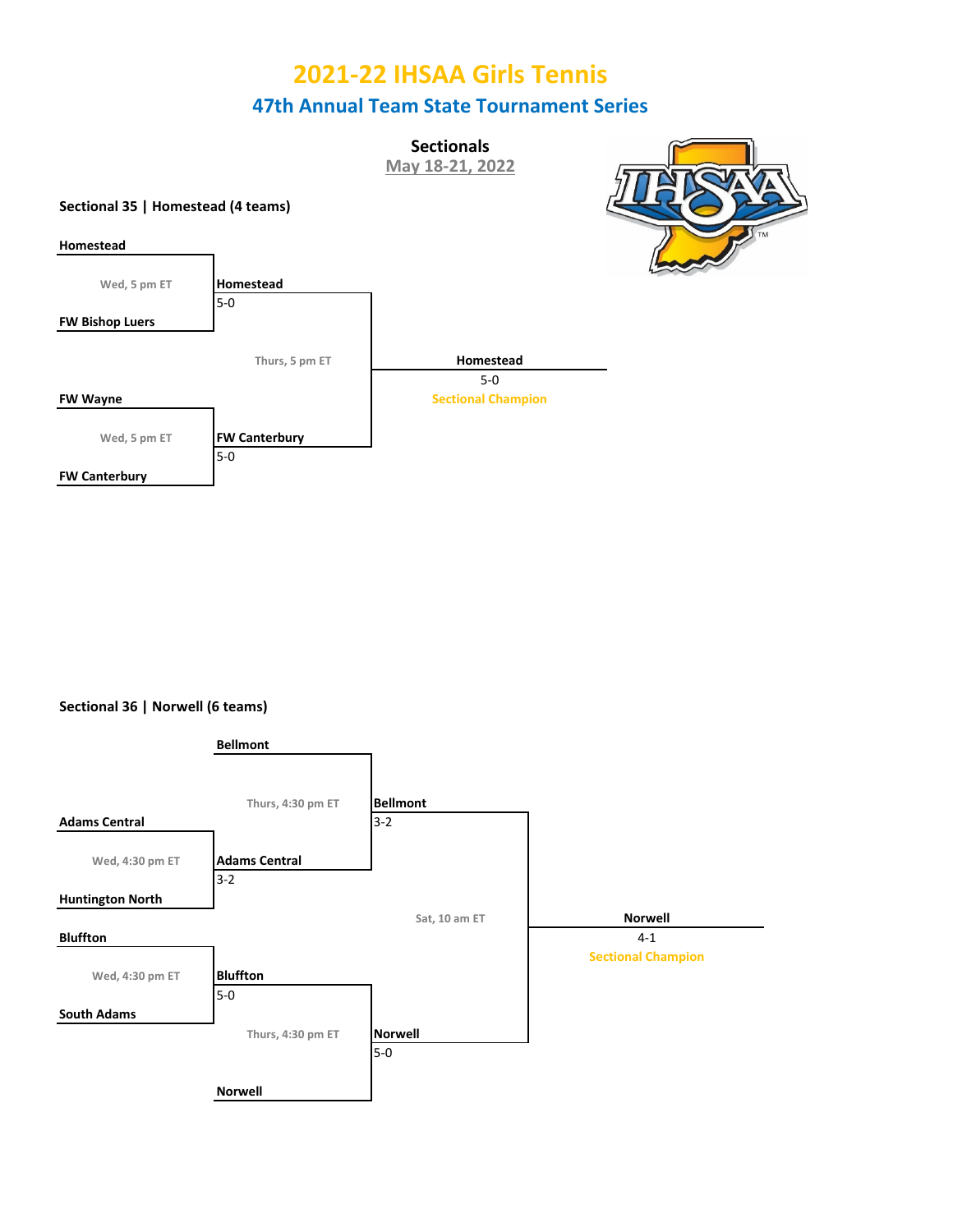

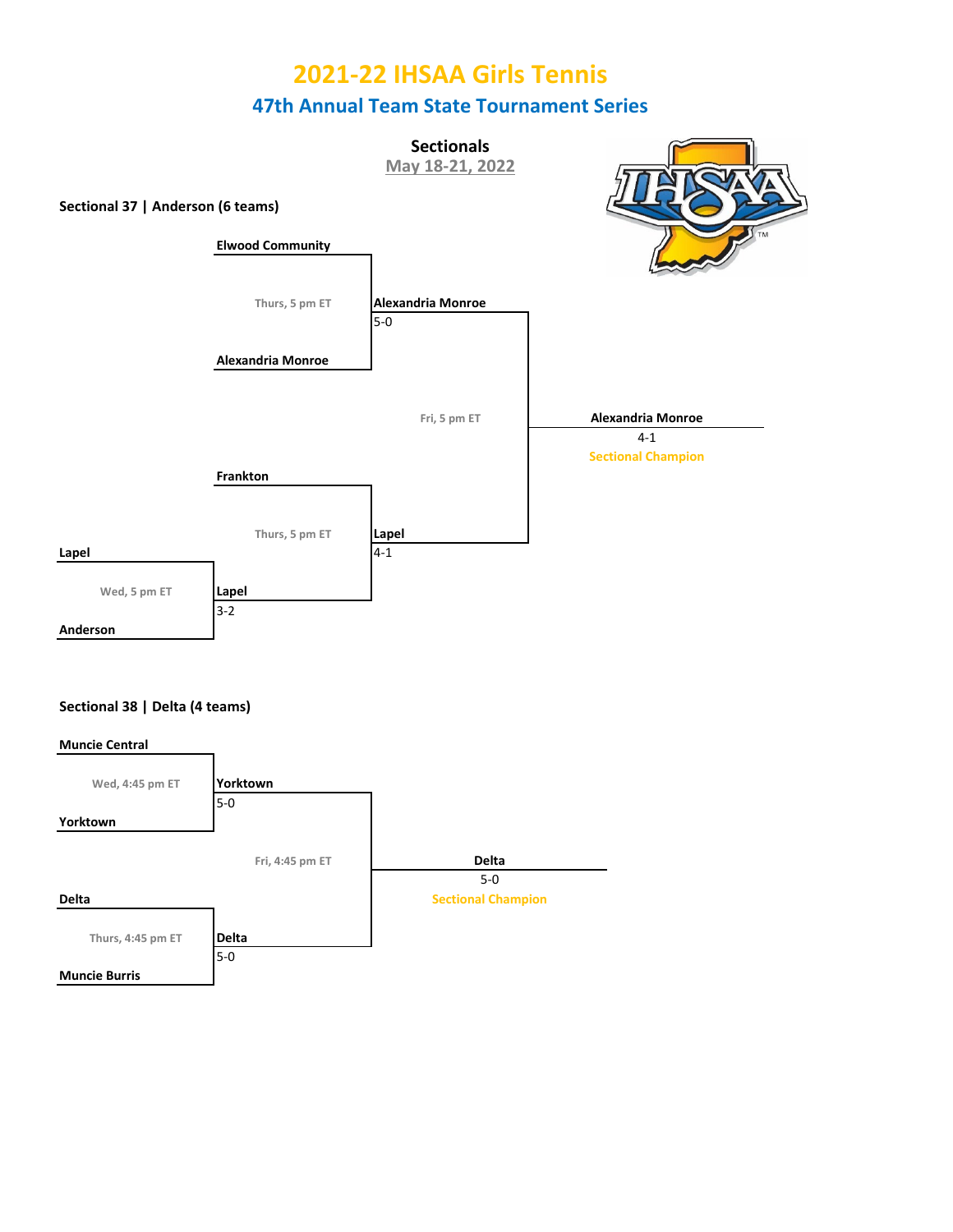**Sectionals May 18-21, 2022**



**Sectional 40 | Marion (4 teams)**

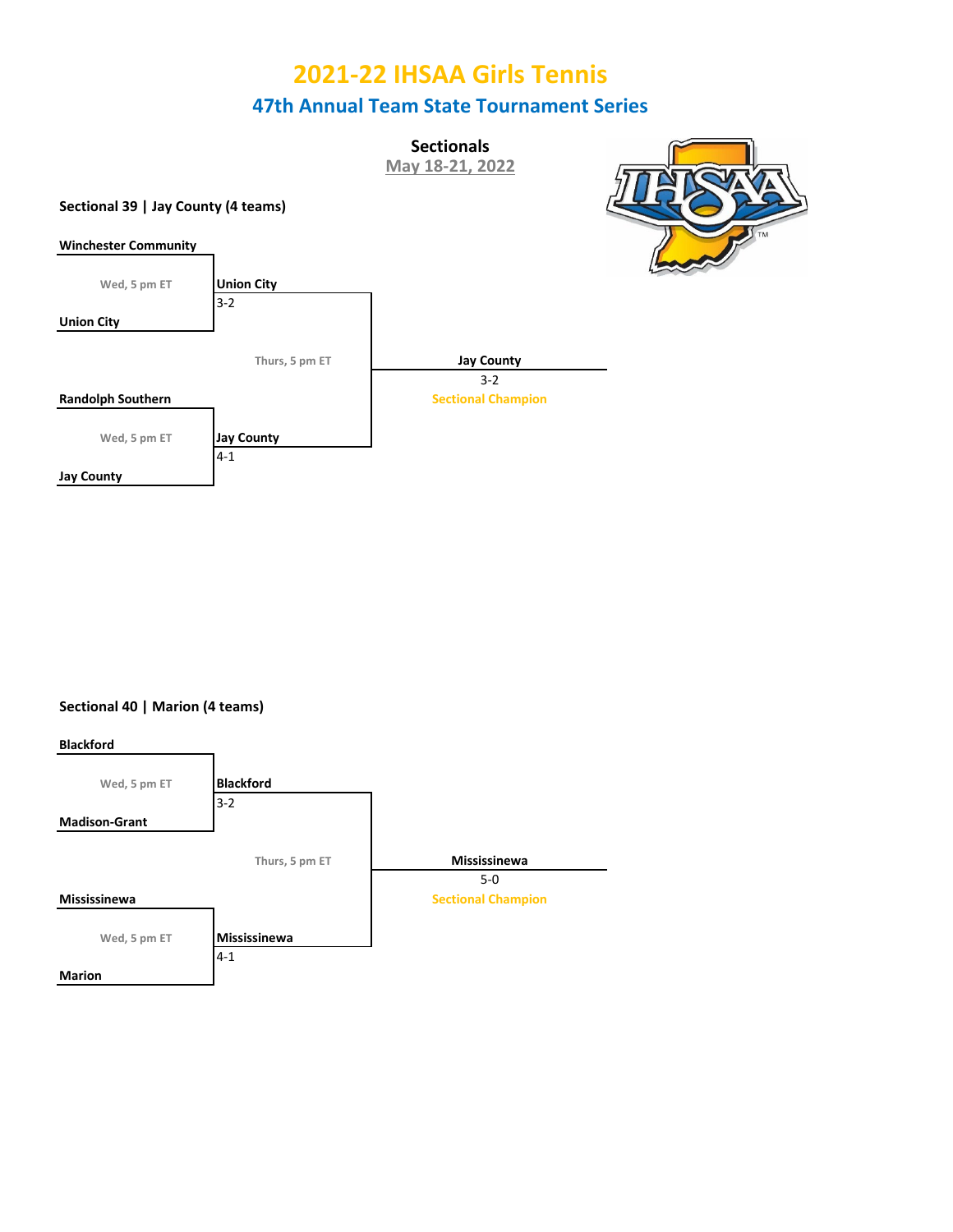**Sectionals May 18-21, 2022**





**Sectional 42 | Mt. Vernon (Fortville) (5 teams)**

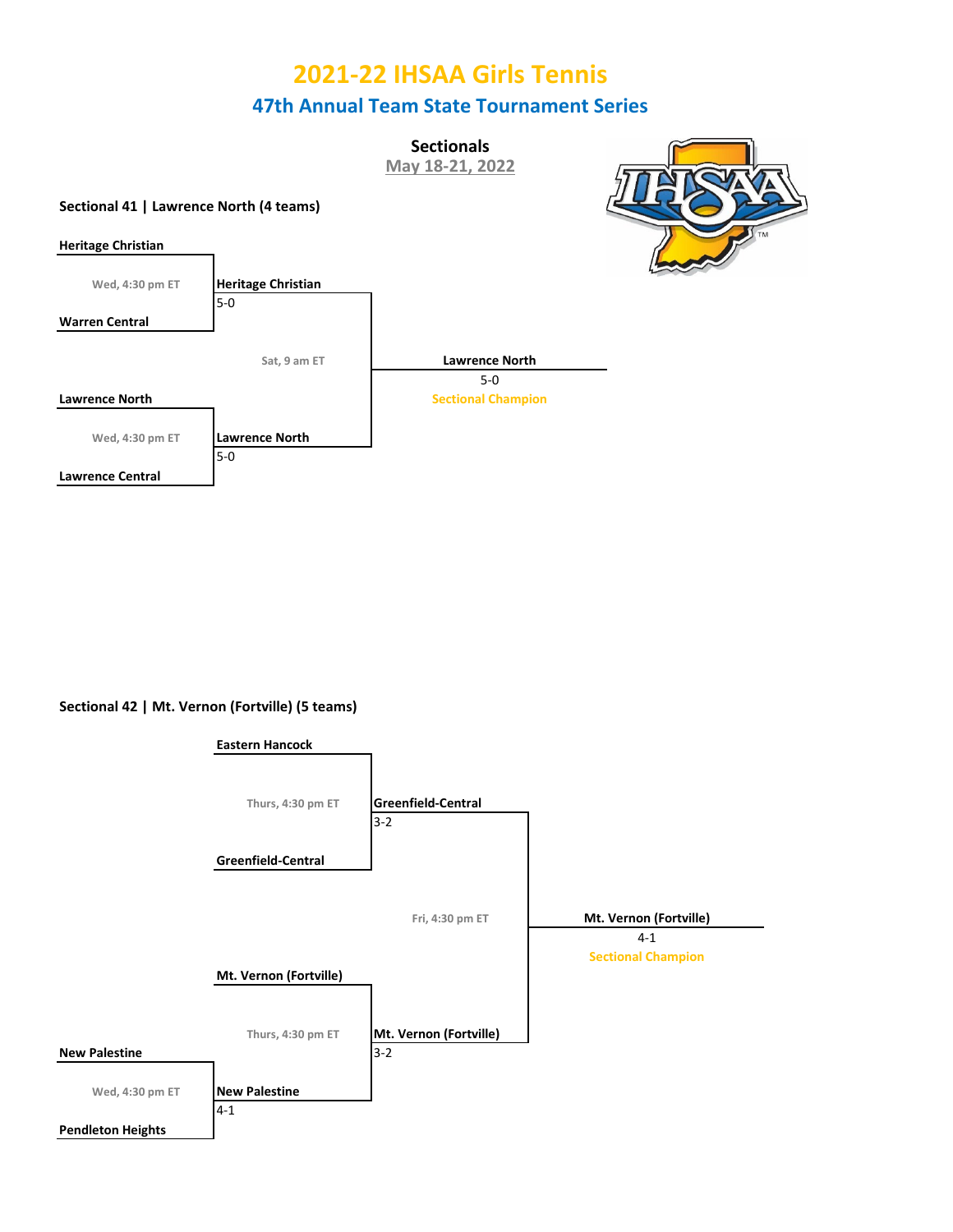**Sectionals May 18-21, 2022**



**Sectional 44 | North Central (Indianapolis) (played at Lawrence Central/Lawrence North) (5 teams)**

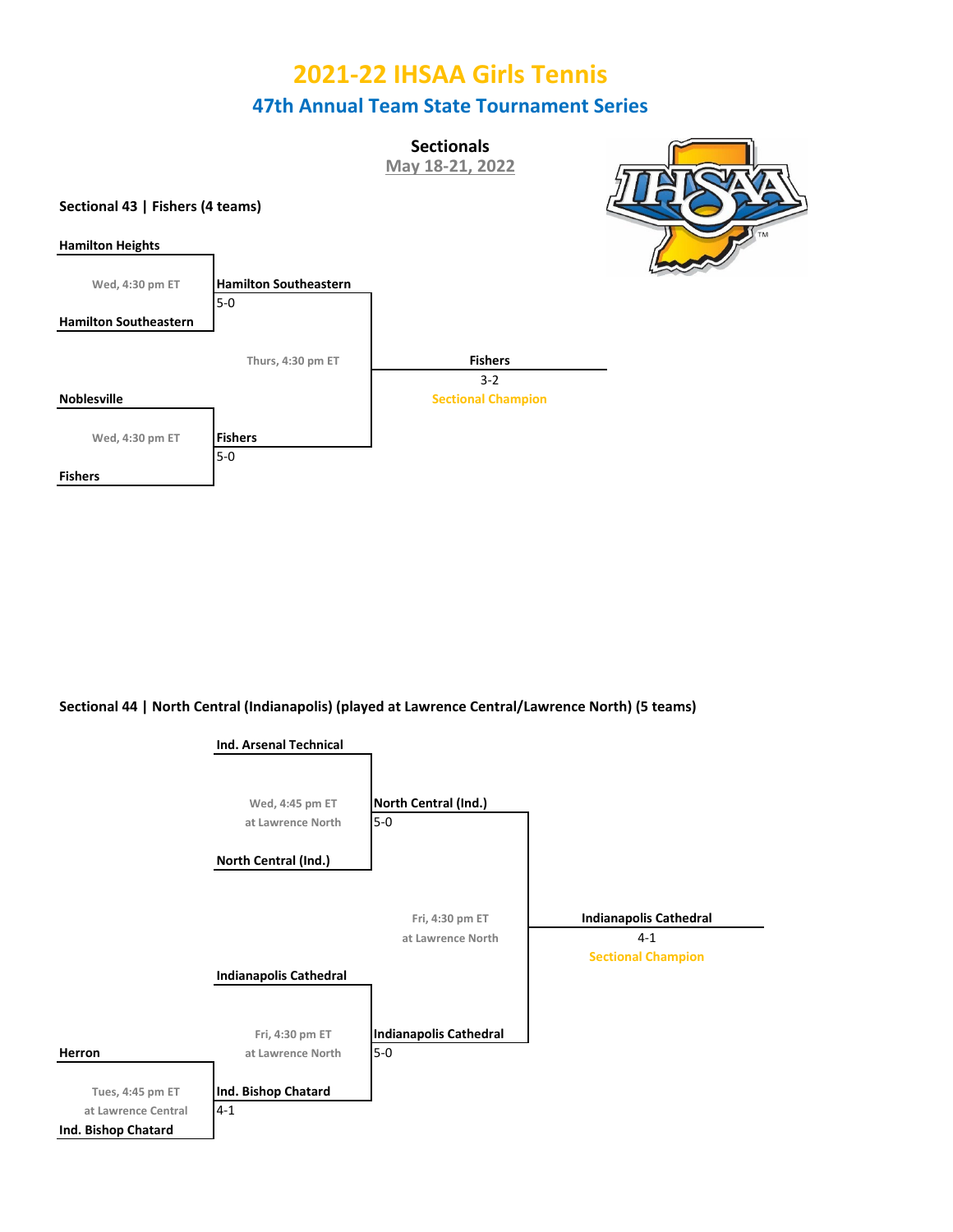

#### **Sectional 46 | East Noble (5 teams)**

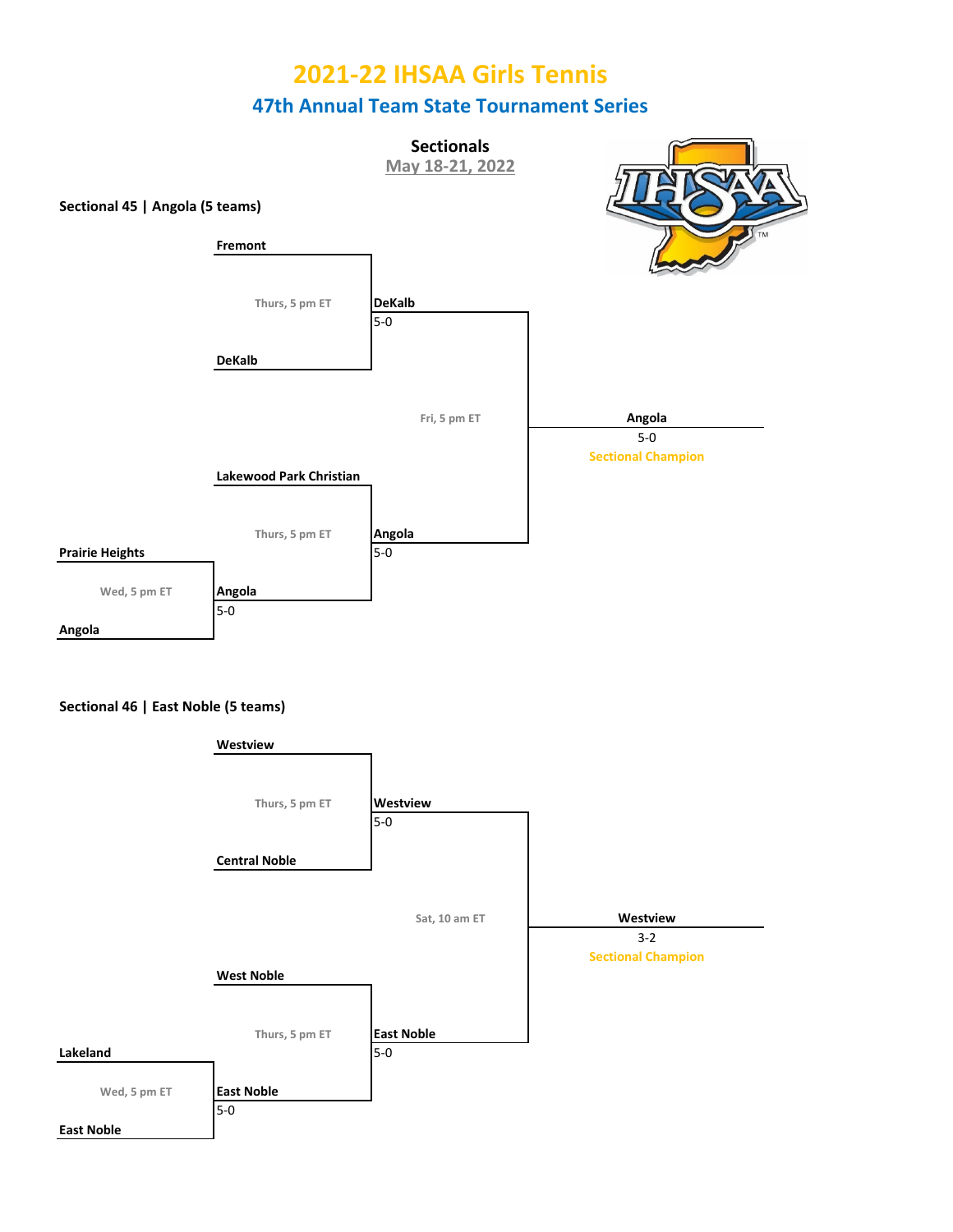**Sectionals May 18-21, 2022**







**Sectional 48 | NorthWood (4 teams)**

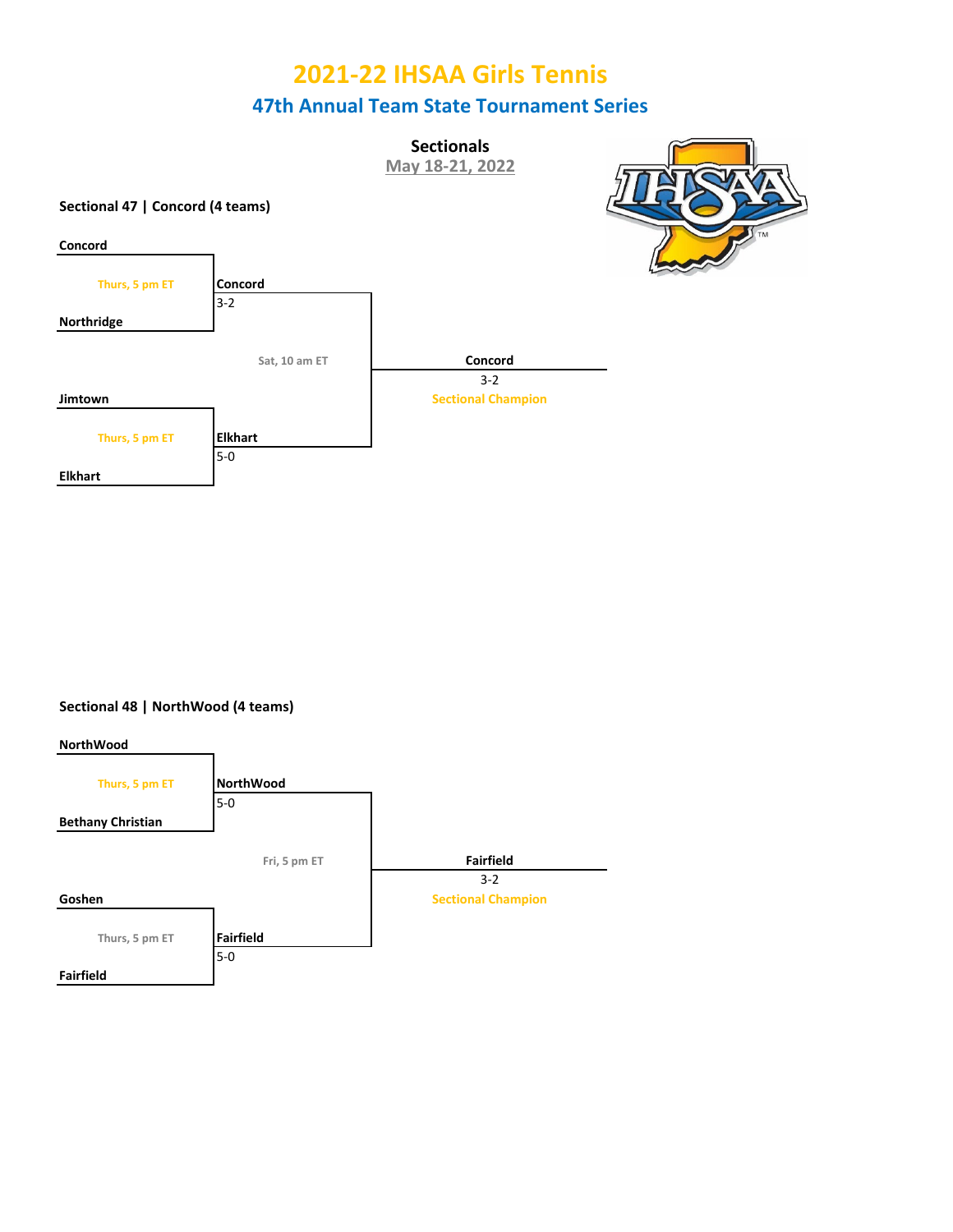

#### **Sectional 50 | Culver Academies (4 teams)**

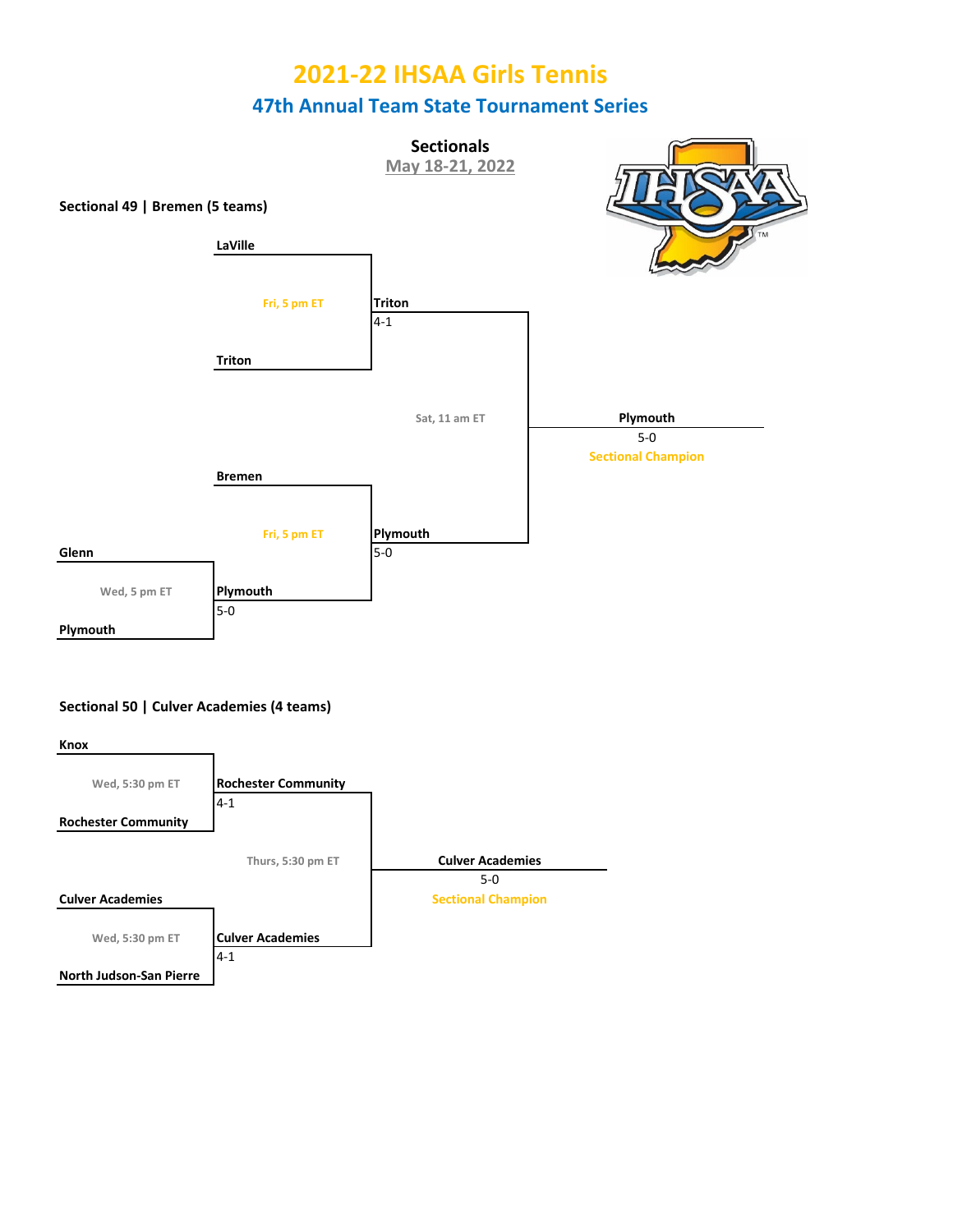

#### **Sectional 52 | Warsaw Community (played at Columbia City) (5 teams)**

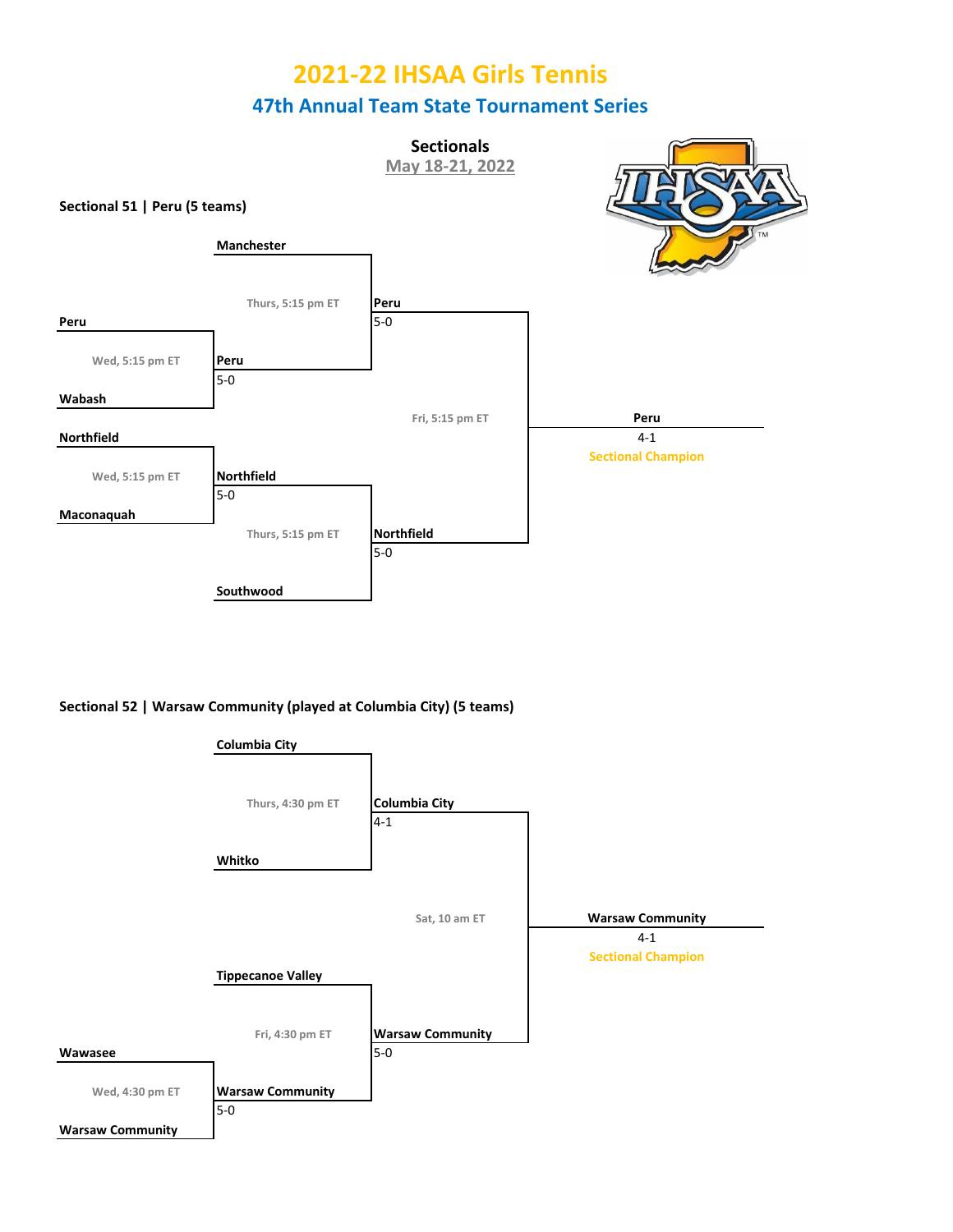

#### **Sectional 54 | East Chicago Central (5 teams)**

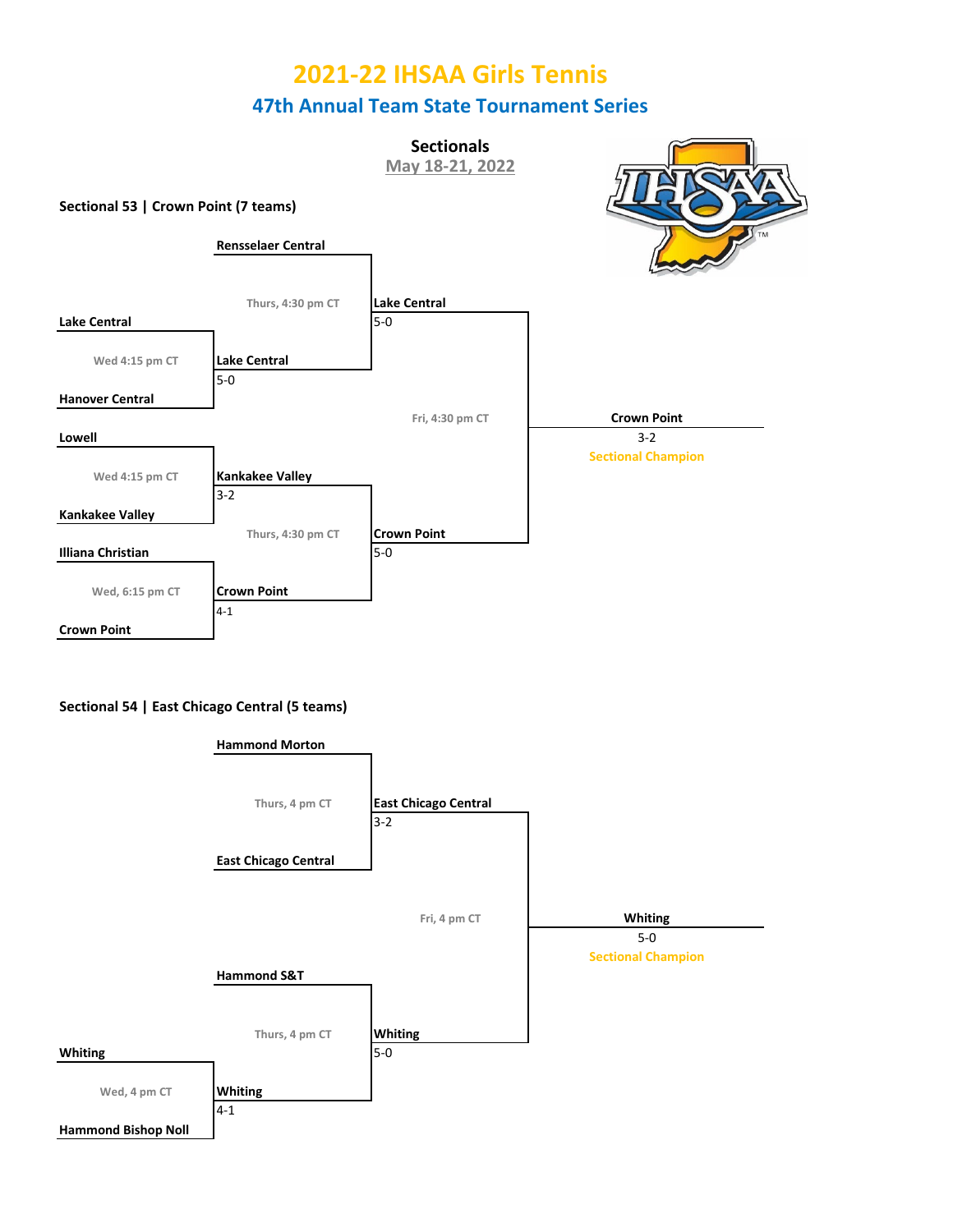

#### **Sectional 56 | Highland (5 teams)**

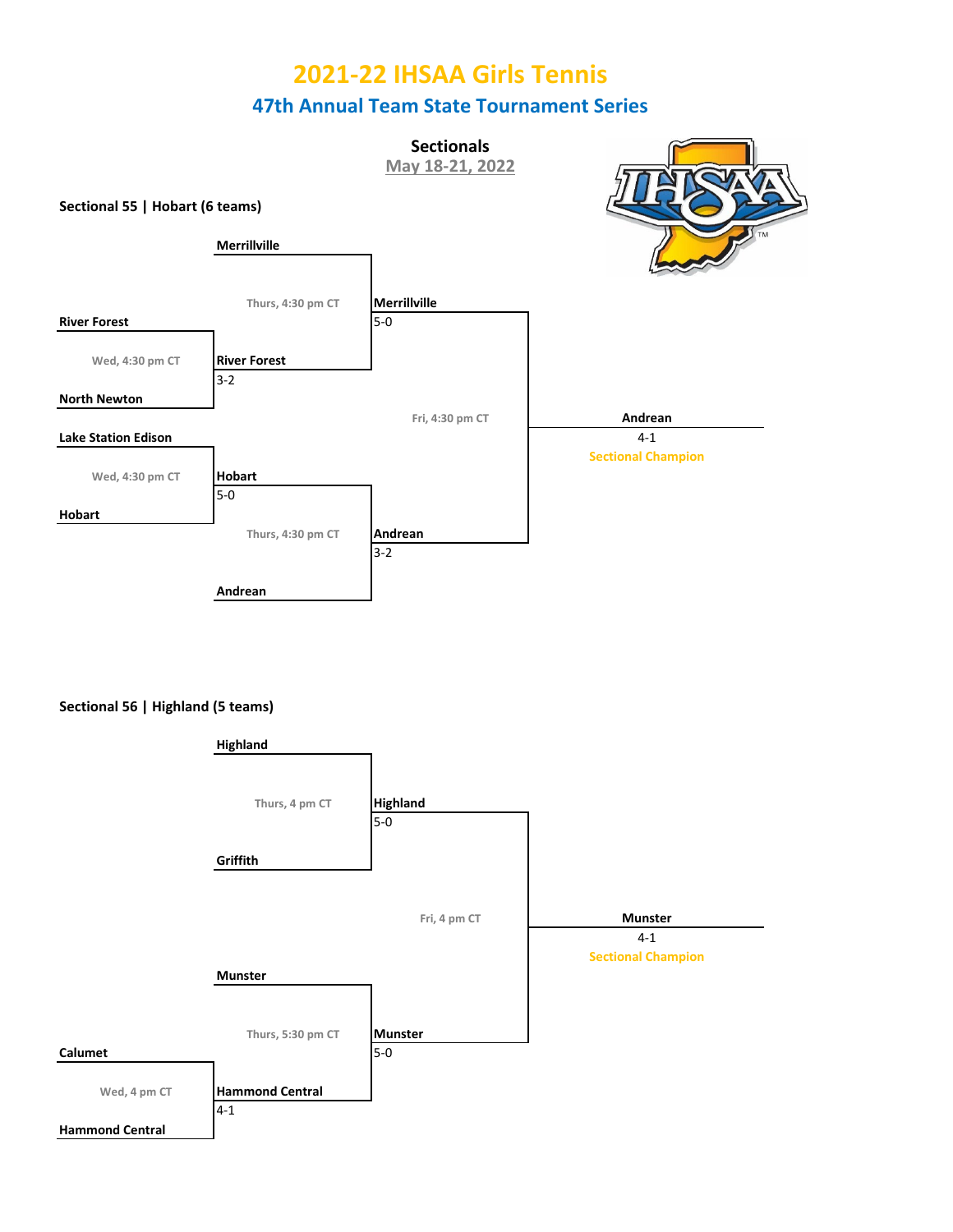**Sectionals May 18-21, 2022**



#### **Sectional 57 | Carmel (4 teams)**



**Sectional 58 | Kokomo (6 teams)**

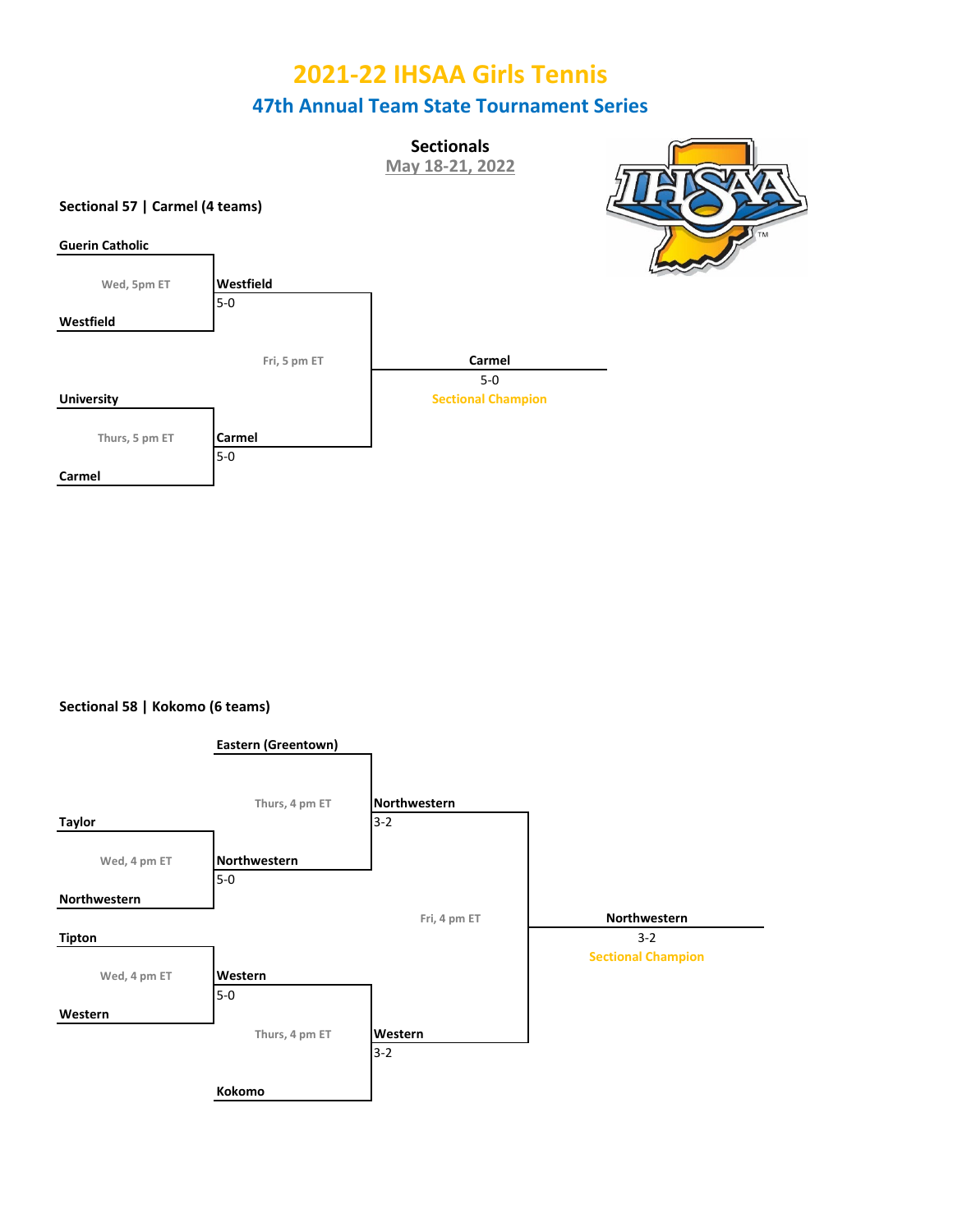

#### **Sectional 60 | Harrison (West Lafayette) (5 teams)**

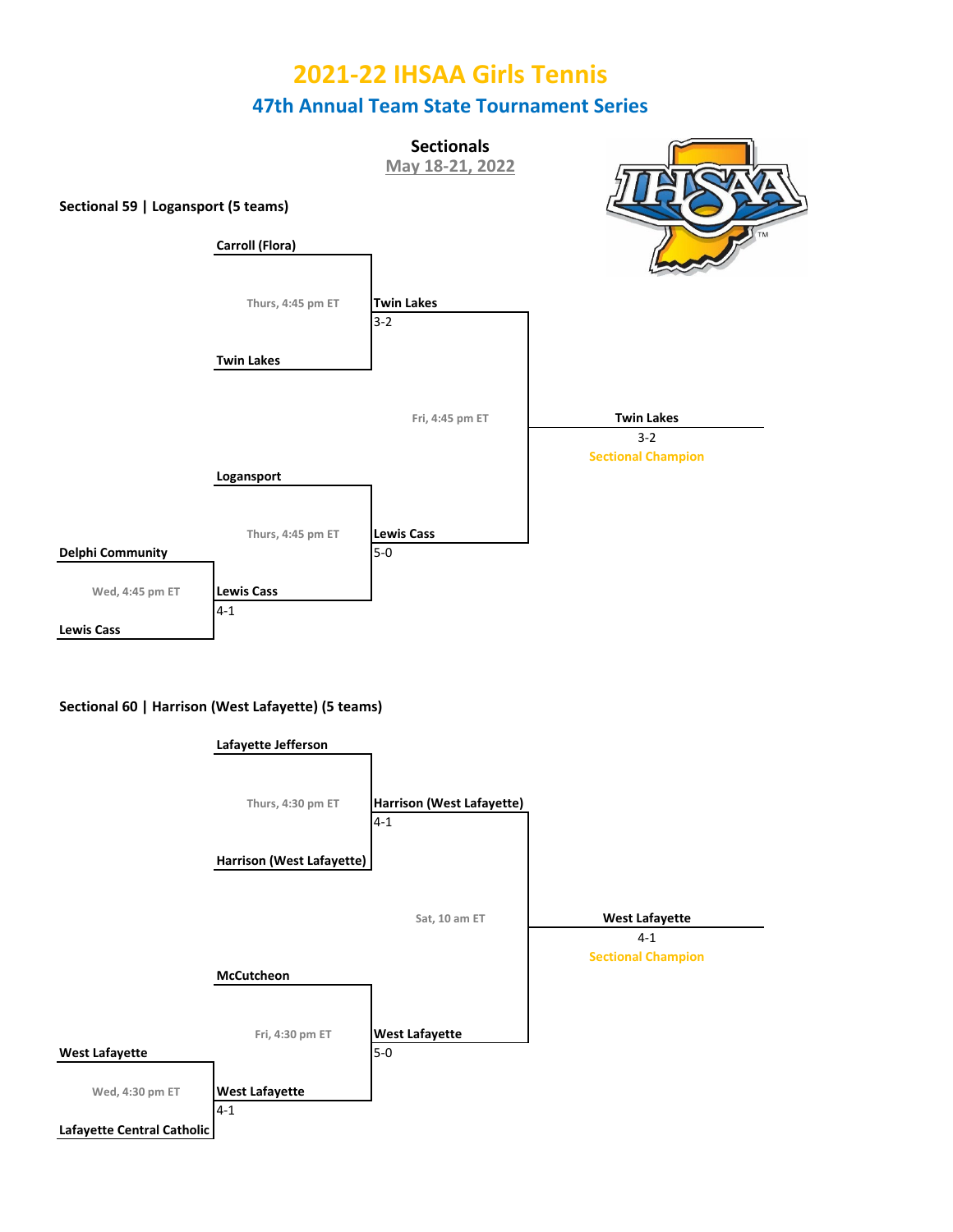**Sectionals May 18-21, 2022**



**Sectional 62 | Penn (4 teams)**